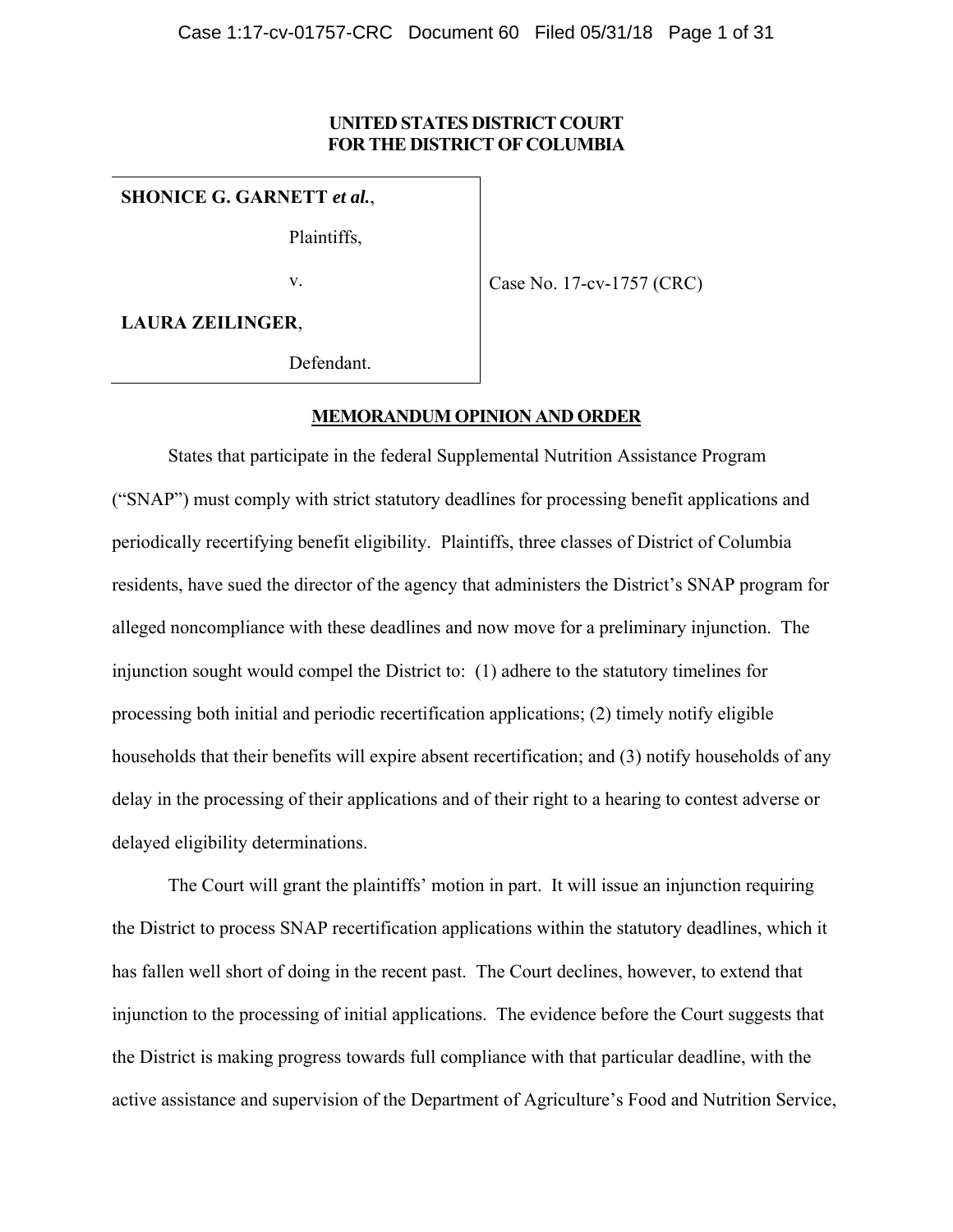#### Case 1:17-cv-01757-CRC Document 60 Filed 05/31/18 Page 2 of 31

the federal agency that oversees SNAP. Additional judicial intervention is therefore unnecessary at this juncture and would be contrary to the public interest. The Court will instead continue to monitor the District's performance as the litigation progresses and consider extending the injunction to initial applications as warranted. Finally, the Court will also decline to issue injunctions ordering the District to provide the requested notifications, finding that the plaintiffs have not adduced sufficient evidence at this stage of the litigation to establish a likelihood of success on the merits of those claims.

#### **I. Factual Background**

 $\overline{a}$ 

## A. The Supplemental Nutrition Assistance Program ("SNAP")

Congress originally enacted the Supplemental Nutrition Assistance Program ("SNAP") in 1964 in an effort to combat hunger and malnutrition by providing assistance to low-income households for purchasing food. See Food Stamp Act of 1964, Pub. L. No. 88-525, 78 Stat. 703 (codified at 7 U.S.C.  $\S\S 2011$  *et seq.*).<sup>1</sup> States can elect to participate in SNAP and, if they do, are responsible for certifying household eligibility for benefits, issuing benefits, and otherwise administering the program on the state level. Id.  $\S$ § 2013(a), 2020(a)(1); 7 C.F.R. § 271.4. The federal government, in turn, provides the funding for benefits and covers 50 percent of the administrative costs borne by the States. 7 U.S.C. §§ 2013(a), 2025. If a State elects to participate, it must administer its SNAP program in accordance with the SNAP Act and the Secretary of Agriculture's implementing regulations. See 7 U.S.C. § 2020(e); 7 C.F.R. § 273.2.

<sup>&</sup>lt;sup>1</sup> The program's name was changed from its original name, the "Food Stamp Program," to SNAP in 2008. See Food, Conservation, and Energy Act of 2008, Pub. L. No. 110-234, § 4001, 122 Stat. 923, 1092.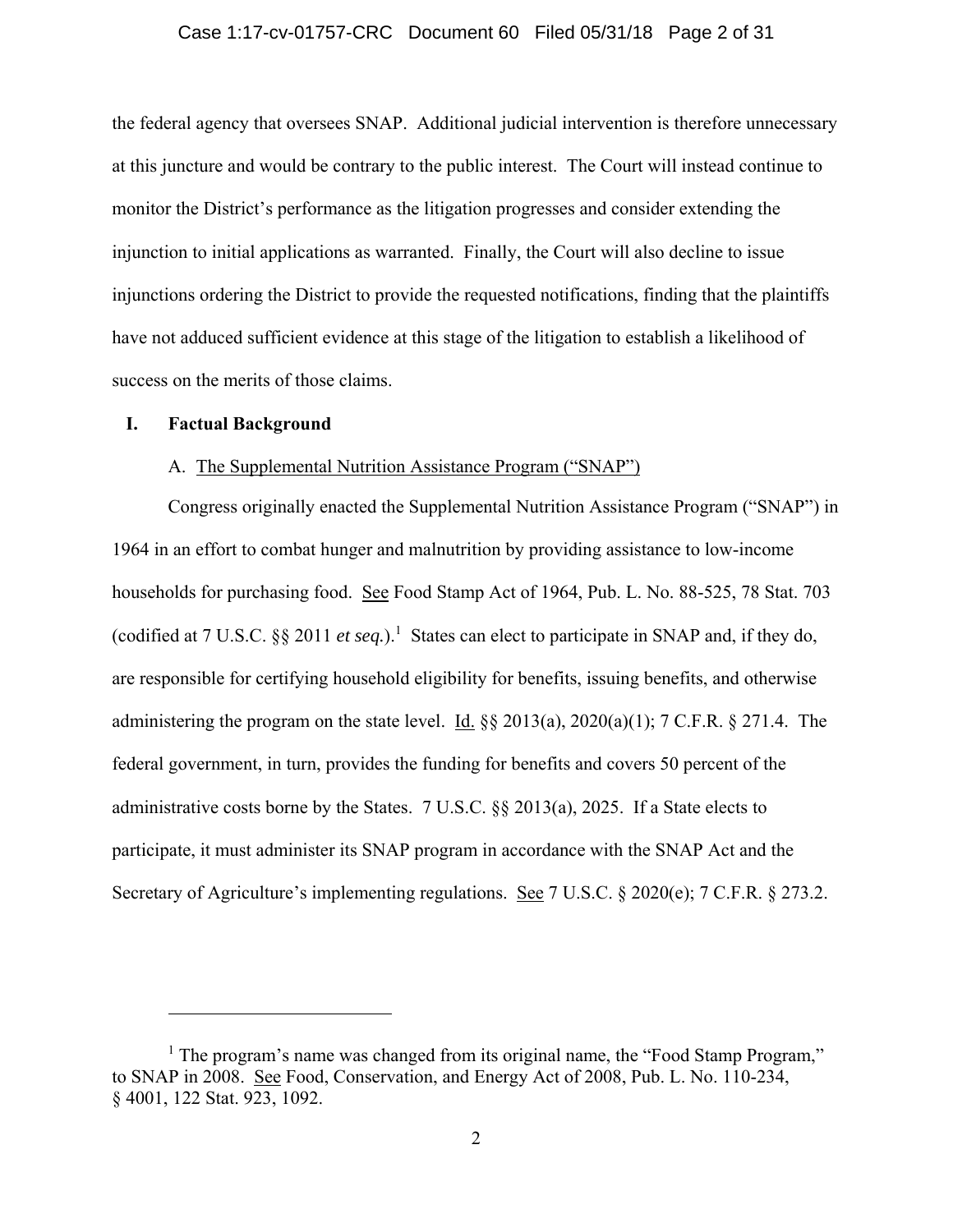#### Case 1:17-cv-01757-CRC Document 60 Filed 05/31/18 Page 3 of 31

One of the responsibilities that participating States have is verifying a household's eligibility to receive benefits. 7 U.S.C.  $\S 2020(a)(1)$ . A household is eligible for SNAP benefits if its net income is below the federal poverty line and its assets generally do not exceed \$2,000. Id. § 2014(c), (g). The statute and pertinent regulations also detail how States must process applications for benefits. First, States must allow a household to apply for SNAP benefits the same day that it contacts a SNAP program office in person during office hours. Id. § 2020(e)(2)(B)(iii). Once a State receives an application for benefits, it must "promptly" certify a household's eligibility. Id.  $\S 2020(e)(3)$ . This certification process must be completed and benefits provided no later than thirty days after the application's filing. Id. For certain households with extremely low income—less than \$150 per month or liquid assets less than \$100—the State must provide benefits no later than seven days after an application is filed. Id. § 2020(e)(9)(A). These are known as "expedited" applications. States must also notify the household when it acts on the household's application, by sending an approval, denial or "pending status" notification within the statutory time period.  $7 \text{ C.F.R.} \$   $273.10(g)$ .

 Eligible households are certified to receive benefits for a specific period of time, known as the "certification period." See 7 U.S.C. § 2020(e)(4). States are required to ensure that households receive a notice at the start of the last month of their certification period, warning them of the expiration of the certification period and of the need to recertify eligibility to continue receiving benefits. Id. For any household that submits a recertification application no later than fifteen days prior to the expiration of its certification period, the State must provide benefits—if the household remains eligible—without a break in service. Id. Finally, States must provide households the opportunity for a hearing if the household is aggrieved by the State's action. Id.  $\S 2020(e)(10)$ .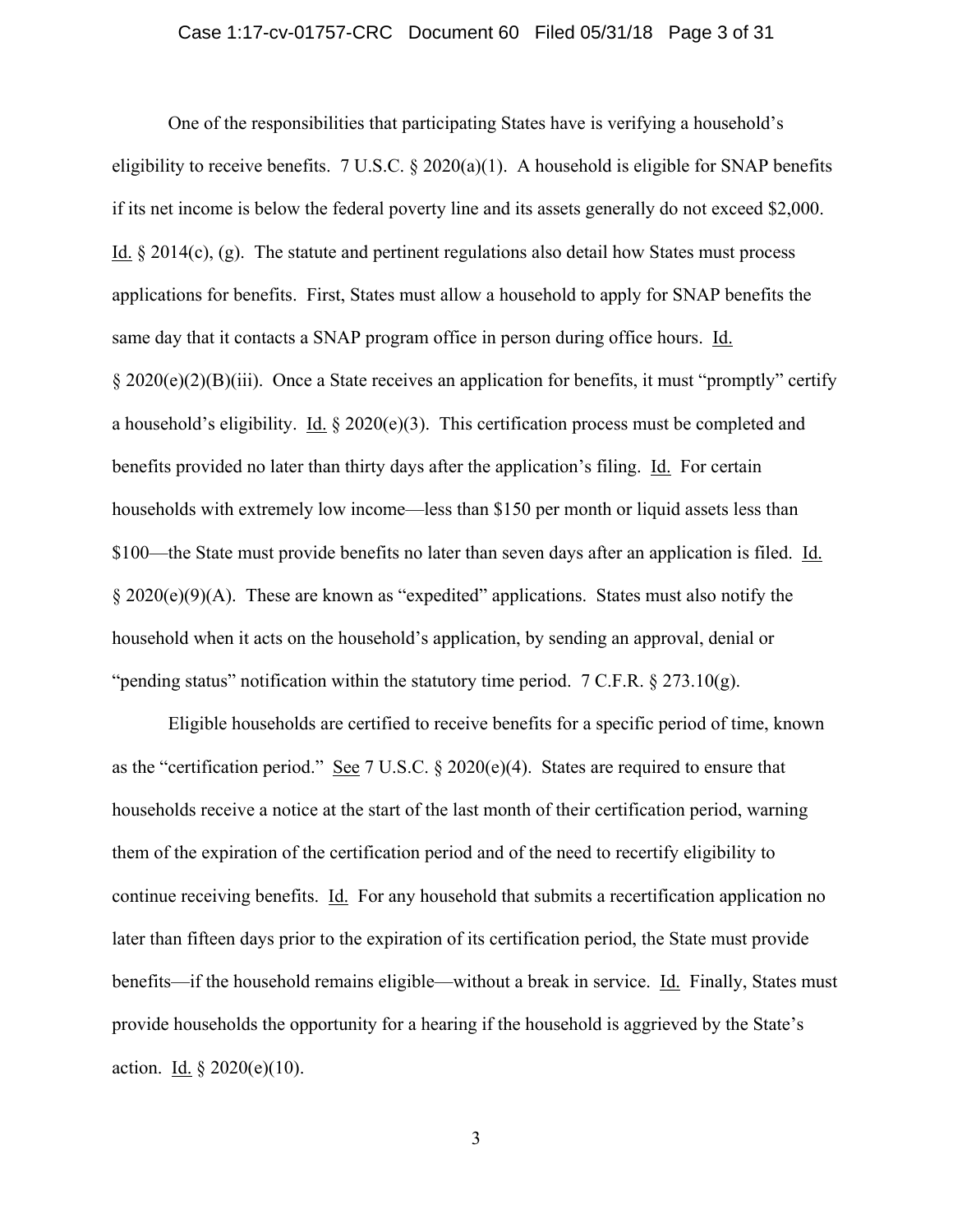#### Case 1:17-cv-01757-CRC Document 60 Filed 05/31/18 Page 4 of 31

Within the federal government, the Secretary of Agriculture has delegated most of the administration of SNAP to the Food and Nutrition Service ("FNS" or "the Service"), a component agency of the Department of Agriculture. 7 C.F.R. § 271.3. The Service engages in detailed oversight of the States' administration of their SNAP programs. For instance, State agencies are required to submit a variety of plans to the Service for approval, such as plans for the computerization of benefit program administration, id. § 272.10, annual budget plans, id.  $\S 272.2(c)(1)(i)$ , and plans for quality control sampling, id.  $\S 275.11(a)$ . See also id.  $\S 272.2(d)$ (listing other plans requiring Service approval). In addition, States must submit a quarterly summary of their operations to the Service. Id.  $\S 272.2(c)(1)(ii)$ .

Another way in which the Service oversees the administration of State benefit programs is through an annual "quality control review" process. As part of their performance reports to the Service, State agencies are required to perform a quality control review on a sample of households that either received SNAP benefits ("active" cases) or had benefits suspended, denied, or terminated ("negative" cases). <u>Id.</u>  $\S 275.10(a)$ . Each case in the sample is then reviewed to check, among other things, whether the household received the correct amount of benefits or whether the State accurately terminated or denied benefits. Id. State agencies submit the results of this quality control review to the Service, which further analyzes the results to determine whether the State is in compliance with its obligations and to determine error rates for the State's grants and denials of benefits. <u>Id.; see also id.</u> § 275.3(c) (discussing the Service's verification of State-reported error rates); id. § 275.23(b)(2) (same). Based on the information reported through the quality control review, the Service also awards bonuses to States that show "high or improved performance" on a variety of measures, including error rates for payment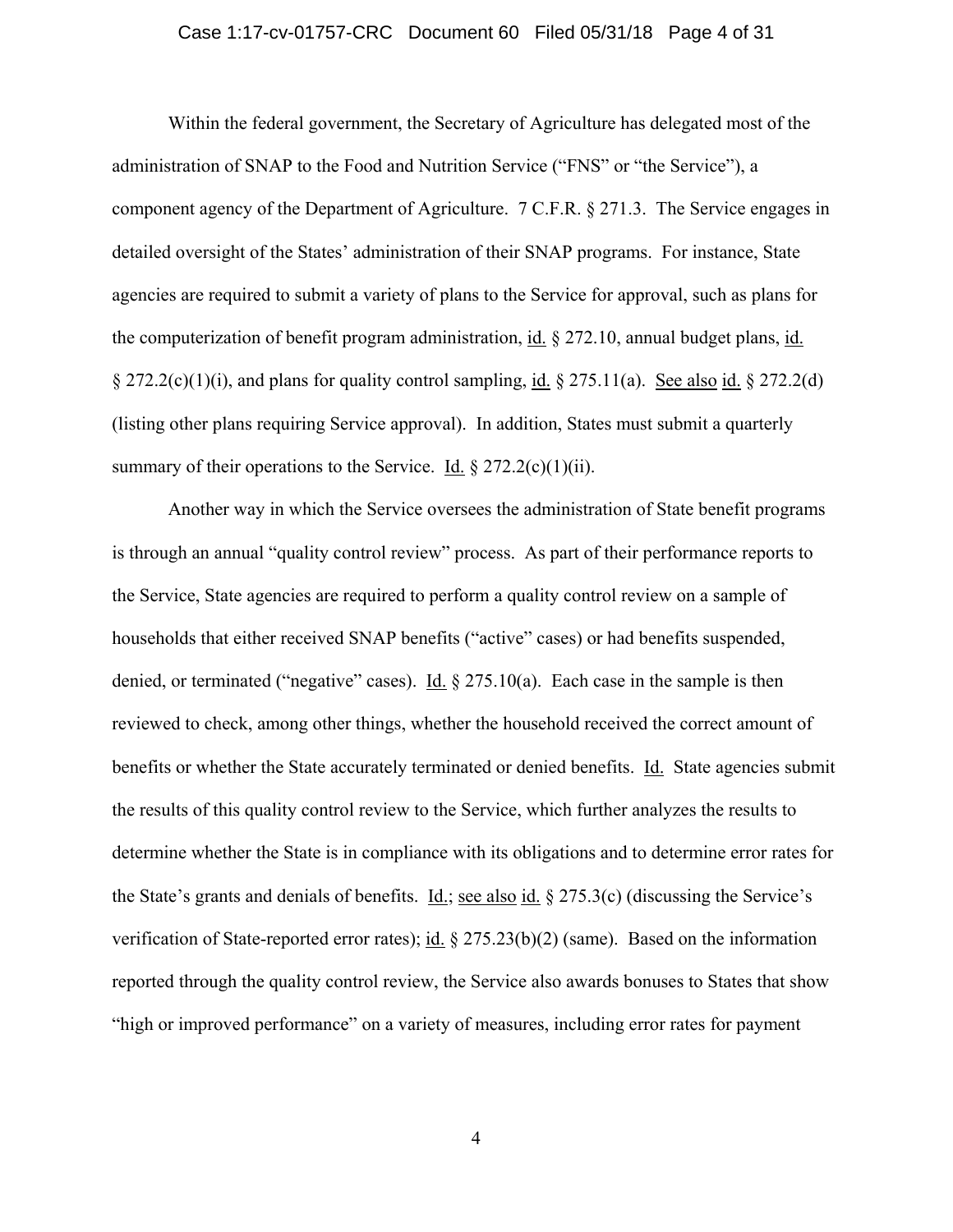#### Case 1:17-cv-01757-CRC Document 60 Filed 05/31/18 Page 5 of 31

determinations, accuracy of benefit determinations, and timeliness of processing applications. Id. § 275.24.

Along with this reporting and approval oversight, the Service can levy punitive sanctions if State agencies do not comply with their statutory and regulatory obligations. For instance, the Service may temporarily suspend all or a portion of the federal funds a State receives to cover administrative costs. Id. § 276.4(b). This suspension "shall remain in effect until [the Service] determines that a State agency has taken adequate corrective action to correct the problem causing the suspension." Id. The Service can also disallow all or part of the administrative funds the State agency receives. Id. § 276.4(c). Prior to suspending or disallowing funds, the Service must provide a warning to the State agency. Id.  $\S 276.4(d)$ . To avoid the proposed sanction, the State agency typically must submit a corrective action plan that "determine[s] appropriate actions to reduce substantially or eliminate deficiencies in program operations." Id. § 275.16(a); see also id. § 276.4(d)(ii) (requiring submission of a corrective action plan). The State agency can administratively appeal any suspension or disallowance of federal funds. Id. § 276.4(f); see also id. § 276.7 (describing the administrative appeal process). Finally, the Service can also elect to seek injunctive relief against the State in federal court to ensure compliance. Id. § 276.5.

### B. The District's administration of SNAP

In the District of Columbia, SNAP is administered by the Economic Security Administration, an agency within the District's Department of Human Services. Def.'s Opp'n Pls.' Mot. Prelim. Inj. ("Def.'s Opp'n") Ex. A ("First Zeilinger Decl."), ¶ 6. The Administration also oversees the District's other assistance programs, such as Temporary Assistance for Needy Families ("TANF"). Id. ¶ 7. The District operates five service centers spread throughout the city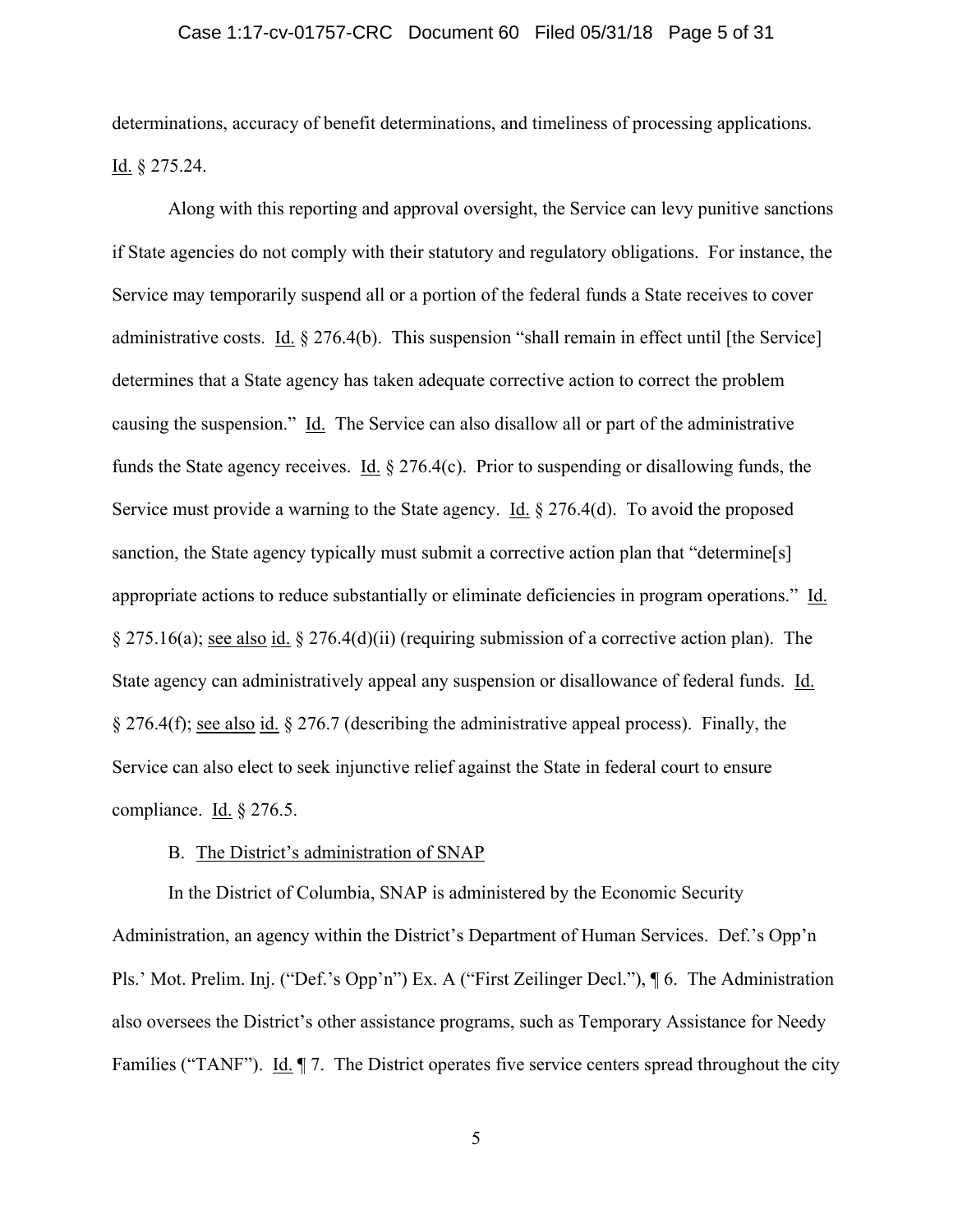# Case 1:17-cv-01757-CRC Document 60 Filed 05/31/18 Page 6 of 31

to provide in-person assistance to those seeking benefits. Id. ¶ 13. These service centers are operated Monday through Friday and handle applications for SNAP and other benefits, including interviewing applicants and processing applications. Id.  $\P$  13–14. In addition to running the five service centers, the District also operates a call center that residents can contact by telephone for assistance with benefits-related issues. Id. ¶ 17. As with the service centers, the call center operates Monday through Friday, though it also has an automated self-service interactive hotline available 24 hours a day, seven days a week. Id. ¶¶ 18–19.

On October 23, 2017, the District received a letter from the Service indicating it would need to submit a corrective action plan aimed at raising the District's rate of timely processed applications for SNAP benefits. Pls.' Reply Def.'s Opp'n ("Pls.' Reply") Ex. 1, Ex. O ("October 23, 2017 FNS Letter").<sup>2</sup> The District submitted a draft corrective action plan on December 14, 2017, which the Service could not approve due to a lack of sufficient detail. Def.'s Suppl. Br. Supp. Opp'n ("Def.'s Suppl. Br.") Ex. 1 ("Fourth Zeilinger Declaration"), ¶¶ 8–9. A revised plan was submitted on February 9, 2018, which the Service again declined to approve because of insufficient detail. Id. ¶¶ 10–11. The Service arranged a training on March 14, 2018 to assist the District in creating an appropriate plan. Id.  $\P$  12. The District submitted a new working draft to the Service on March 28, 2018, and the Service indicated that the draft was "what [it's] looking for." Id. ¶¶ 13–14. The second revised plan was submitted to the Service on April 11, 2018. Id. ¶ 15. The Court is unaware of its acceptance status at this time.

 $\overline{a}$ 

 $2$  The plaintiffs note that the District has previously been required to submit corrective action plans, which they contend shows the ineffectiveness of that process. But these prior plans dealt with error rates, not timeliness rates. See, e.g., Mem. Law Supp. Pls.' Mot. Prelim. Inj. ("Pls.' Mot. Prelim. Inj.") Ex. 1, Ex. W (Nov. 2014 corrective action plan); id. Ex. Z (May 2016 corrective action plan). As a result, they are of limited value here.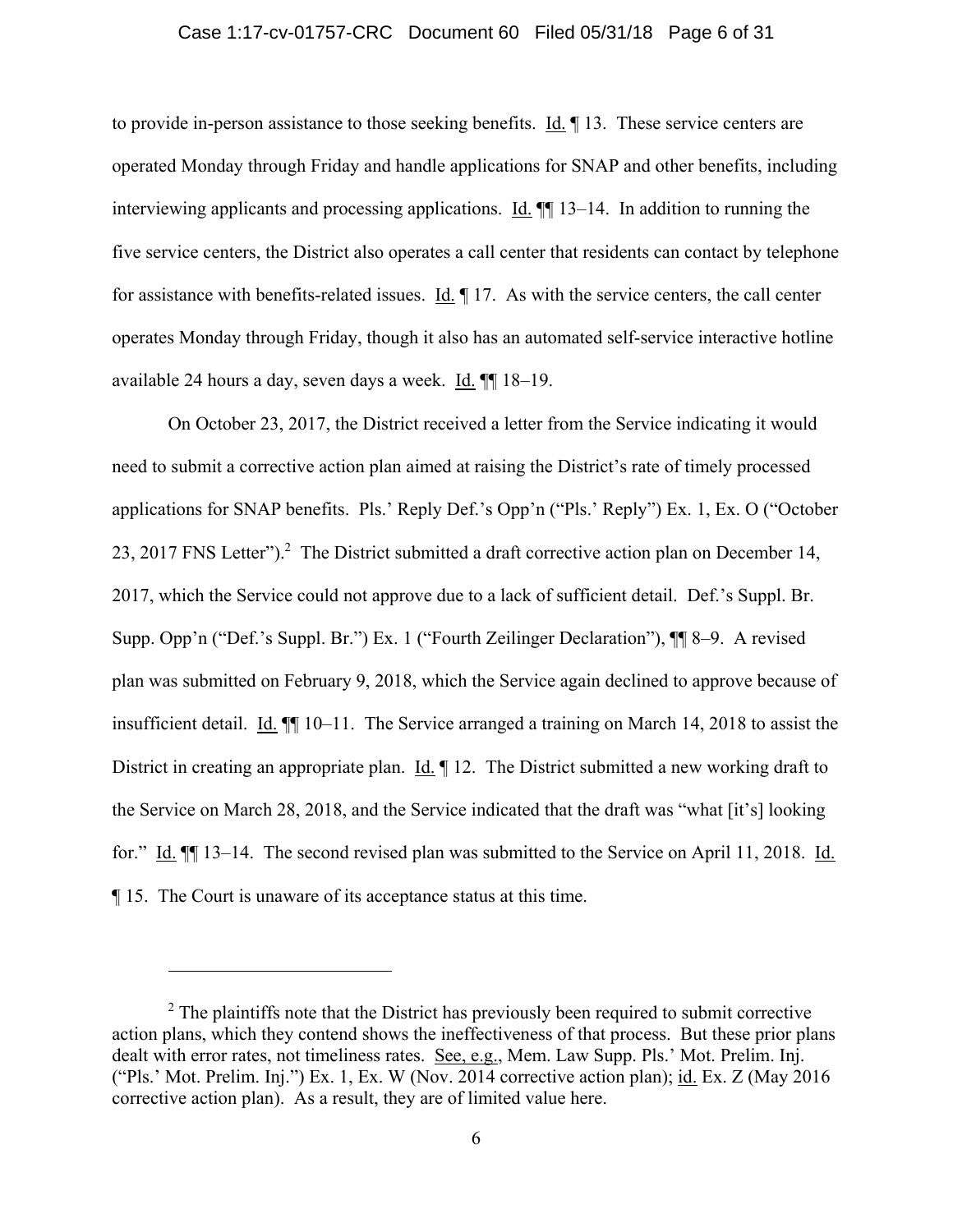## C. Procedural history

 $\overline{a}$ 

In August 2017, a group of D.C. residents filed suit against Laura Zeilinger, the Director of the District's Department of Human Services, alleging that the District's administration of SNAP was deficient in several respects.<sup>3</sup> Specifically, the plaintiffs alleged that the District was: (1) failing to process initial applications for benefits and to provide benefits to eligible households within the applicable statutory time limits, in violation of the SNAP Act, Am. Compl. ¶ 171; (2) failing to implement the SNAP recertification process so as to allow eligible households to continue to receive benefits without a break in service, also in violation of the SNAP Act, id. ¶ 172; and (3) failing to provide notice of delays in processing applications and of the opportunity for a hearing, in violation of the SNAP Act and the Due Process Clause of the Fifth and Fourteenth Amendments, id.  $\P$  173. The plaintiffs sought declaratory and injunctive relief correcting these violations. In conjunction with their complaint, the plaintiffs filed a motion for class certification, which the Court granted on March 28, 2018, certifying three classes. See Garnett v. Zeilinger, 2018 WL 1524748 (D.D.C. March 28, 2018).

The plaintiffs then filed this motion for a preliminary injunction seeking an order requiring the District to (1) process SNAP benefit applications in accordance with the statutory timelines, (2) provide the opportunity for recipients to complete the recertification process and have SNAP benefits issued for the new certification period in a timely manner, and (3) send written notice of processing delays and of the opportunity for an administrative hearing to households whose applications were delayed in processing. Mem. Law Supp. Pls.' Mot. Prelim. Inj. ("Pls.' Mot. Prelim. Inj.") at 1.

<sup>&</sup>lt;sup>3</sup> While Director Zeilinger is technically the sole defendant in this case, the Court will refer to the defendant as "the District."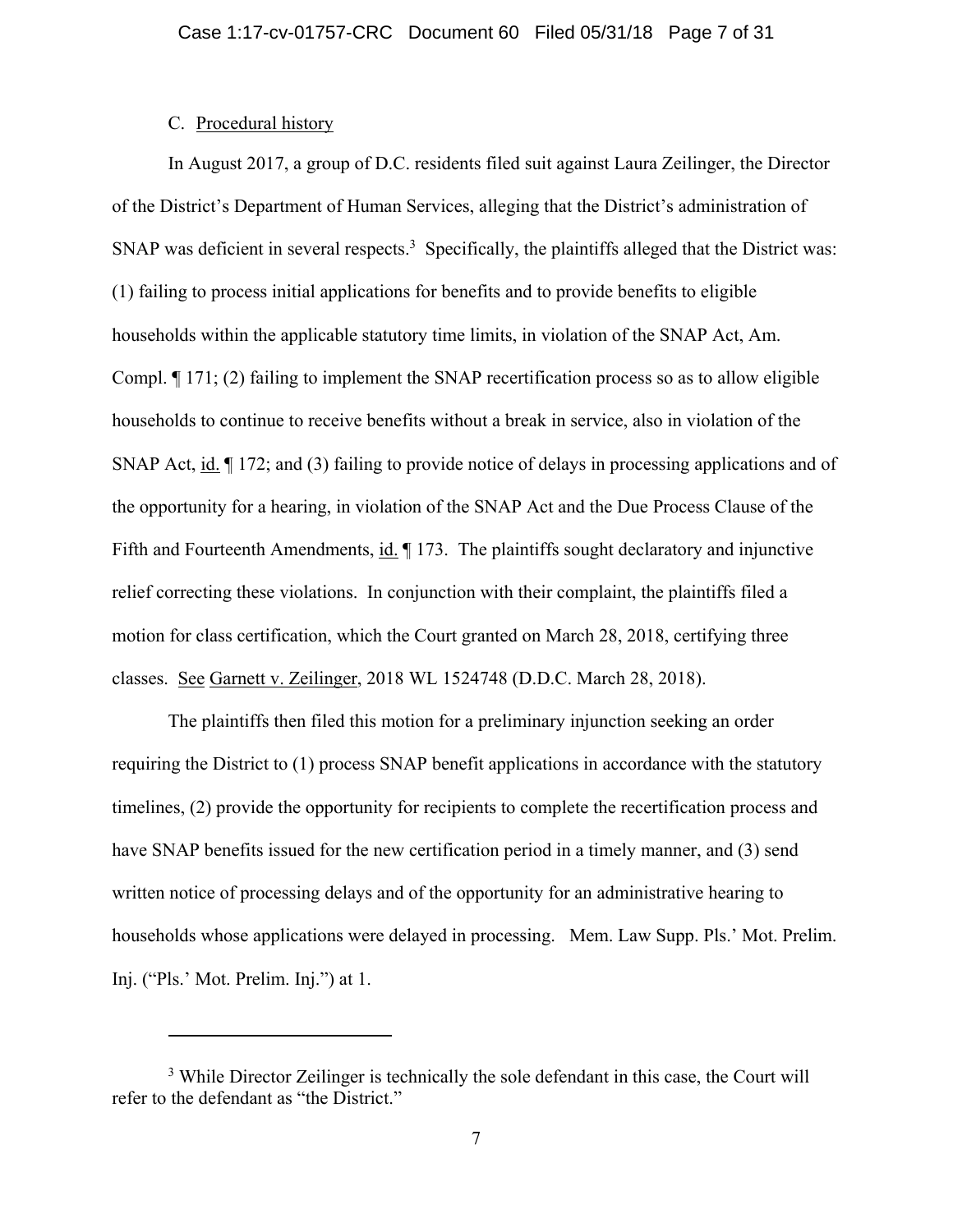#### Case 1:17-cv-01757-CRC Document 60 Filed 05/31/18 Page 8 of 31

After the District filed its opposition to the motion for a preliminary injunction, the plaintiffs moved to stay briefing to allow them to conduct limited, expedited discovery on several factual issues raised by the District's opposition, including a dispute over the accuracy of several reports submitted by the District to the Food and Nutrition Service. At a December 1, 2017 status conference, the Court directed the parties to meet and consider whether the case should be stayed to allow for further discussion of settlement or the narrowing of disputed issues. See Minute Order (Dec. 1, 2017). When the parties reported that they were unable to reach any agreement, the Court granted in part the plaintiffs' motion for expedited discovery. See Order (Dec. 15, 2017). It permitted the plaintiffs to conduct a limited, four-hour corporate representative deposition on four specific topics and ordered the District to make more recent versions of the relevant timeliness reports available to the plaintiffs. Id. at 6.

Following this discovery, the parties completed briefing on the preliminary injunction motion. The Court held a hearing on the motion (along with the then-pending motion for class certification) on March 19, 2018. It then ordered a further round of briefing addressing some additional issues, which was completed on April 24, 2018. The motion is now ripe for resolution.

#### **II. Legal Standard**

 "A preliminary injunction is an extraordinary remedy never awarded as of right." Winter v. Nat. Res. Def. Council, Inc., 555 U.S. 7, 24 (2008). The party seeking a preliminary injunction thus bears the burden of making a "clear showing that [he] is entitled to such relief." Id. at 22. To make such a showing, the party must establish: "(1) that he is likely to succeed on the merits, (2) that he is likely to suffer irreparable harm in the absence of preliminary relief, (3)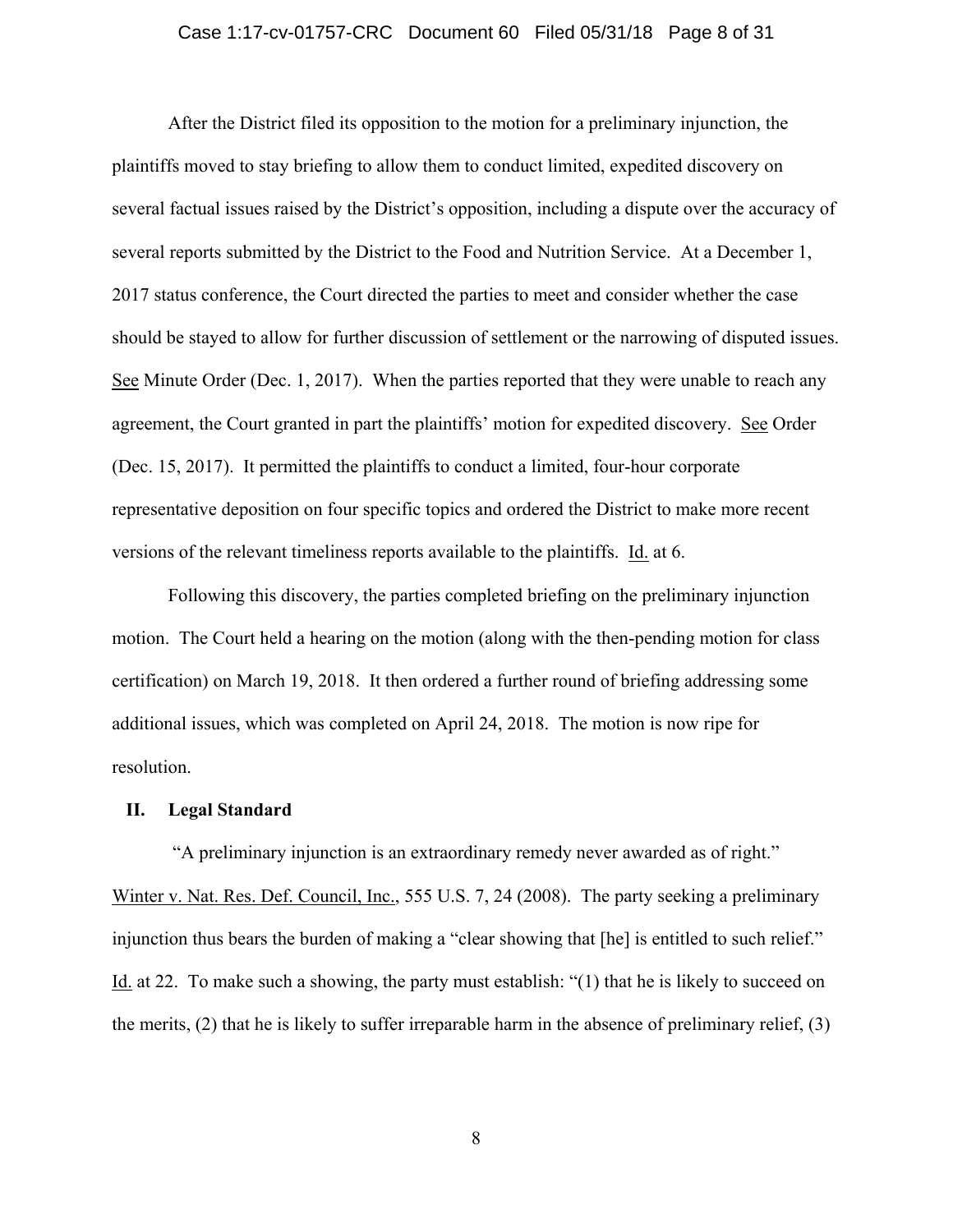#### Case 1:17-cv-01757-CRC Document 60 Filed 05/31/18 Page 9 of 31

that the balance of equities tips in his favor, and (4) that an injunction is in the public interest." Sherley v. Sebelius, 644 F.3d 388, 392 (D.C. Cir. 2011) (quoting Winter, 555 U.S. at 20).

#### **III. Analysis**

The plaintiffs move for a three-fold injunction that would require the District to: (1) adhere to the statutory timelines for the processing of all SNAP benefit applications, (2) send out recertification notices on time as required by the statute, and (3) provide recipients notice of any delays in processing their applications and of their right to a hearing. The Court will grant the plaintiffs' first request in part but will deny the other two.

## A. Plaintiffs' motion for an injunction requiring the District to process initial and recertification SNAP applications in a timely manner.

First, the plaintiffs request an injunction requiring the District to process initial and recertification applications in accordance with the statutory timelines. Looking to the four factors for injunctive relief, the Court will grant this part of the plaintiffs' request as to the processing of recertification applications and will impose monitoring and reporting requirements as to the processing of initial applications.

#### *1. Likelihood of success on the merits*

In order to obtain a preliminary injunction, the plaintiffs must first demonstrate a likelihood of success on the merits. Sherley, 644 F.3d at 392. Whether the plaintiffs have met this requirement depends in part on whether the SNAP Act requires absolute or substantial compliance with the timelines for processing applications. The District argued at the hearing that the Court should follow the approach taken by the Third Circuit in Shands v. Tull, 602 F.2d 1156 (3d Cir. 1979), which only required substantial compliance with the statute. But Shands is not the proper analog here. For one, **Shands** is of limited value because it involved a different statutory provision and scheme, namely a requirement under the Aid to Families with Dependent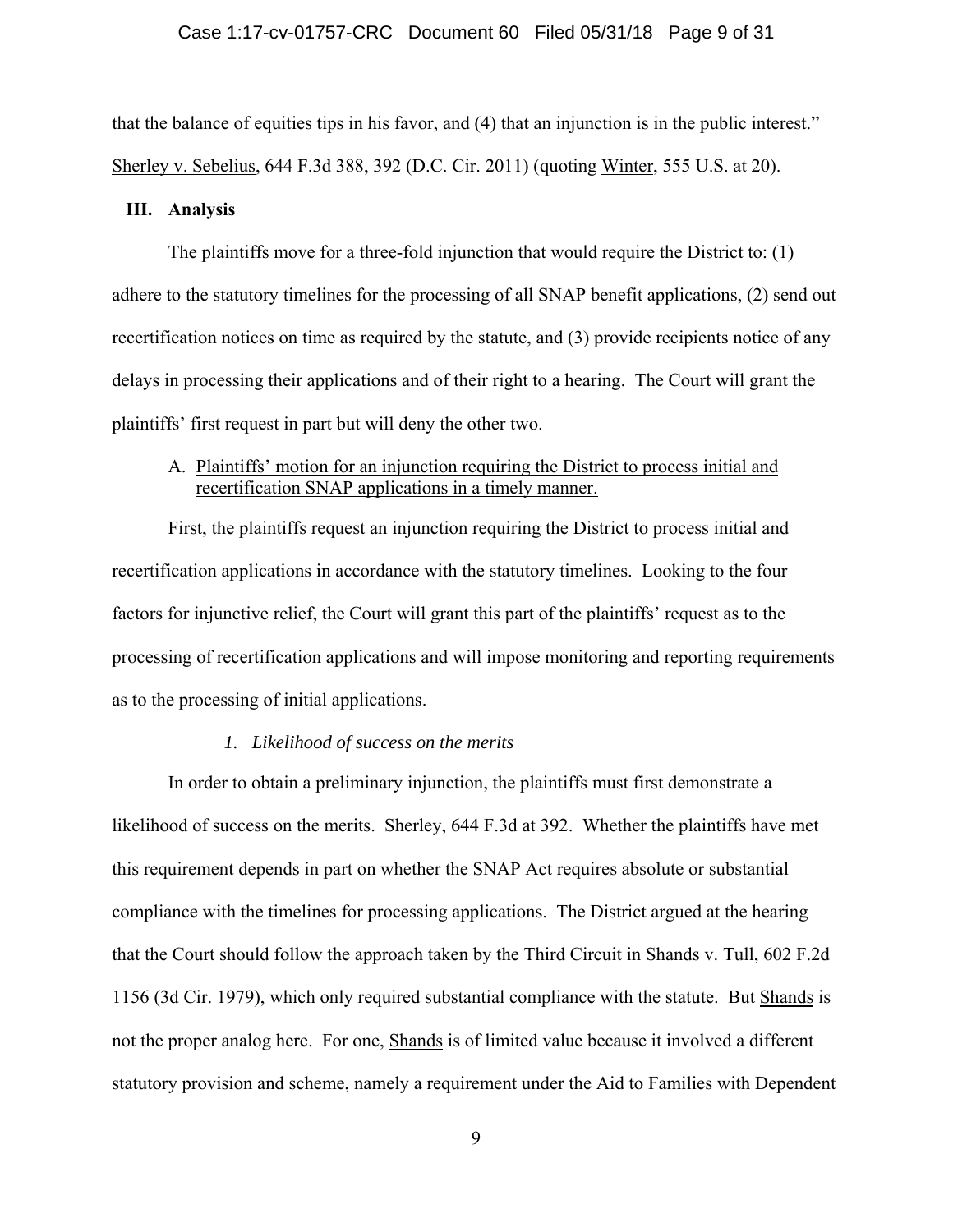#### Case 1:17-cv-01757-CRC Document 60 Filed 05/31/18 Page 10 of 31

Children program (now the TANF program) to provide hearings upon request. Id. at 1160. Moreover, the approach taken in Shands has since been rejected by multiple courts, which have instead required absolute compliance with statutory requirements for the administration of welfare programs. See, e.g., Withrow v. Concannon, 942 F.2d 1385, 1387–88 (9th Cir. 1991); Alexander v. Hill, 707 F.2d 780, 784 (4th Cir. 1983); Reynolds v. Giuliani, 2005 WL 342106, at \*17 (S.D.N.Y. Feb. 14, 2005). This includes multiple decisions involving the SNAP Act processing timelines at issue here. See Haskins v. Stanton, 794 F.2d 1273, 1274 (7th Cir. 1986); Briggs v. Brembly, 2012 WL 6026167, at \*17–18 (D. Conn. Dec. 4, 2012), aff'd, 792 F.3d 239 (2d Cir. 2015); Robidoux v. Kitchel, 876 F. Supp. 575, 579 (D. Vt. 1995); Robertson v. Jackson, 766 F. Supp. 470, 476 (E.D. Va. 1991), aff'd, 972 F.2d 529 (4th Cir. 1992).

As the Court discussed in more detail in its opinion on class certification, the requirement for absolute compliance with the timelines for processing applications flows directly from the statutory text itself. This text "literally requires strict compliance with its provisions." Haskins, 794 F.2d at 1277; cf. Withrow, 942 F.2d at 1387 (describing similar language in regulations implementing other aspects of the SNAP Act as "unequivocal"). It provides that States *shall* process applications within a specific number of days, without limitations or caveats. See 7 U.S.C. § 2020(e)(3), (9). In light of this statutory text, the Court joins the weight of authorities rejecting the approach in Shands and concludes that the SNAP Act requires absolute compliance.

The Court further concludes that the plaintiffs have demonstrated a substantial likelihood of showing the District has failed to meet this standard. For one, the District conceded at the hearing that it was processing less than 95% of applications on time. Hr'g Tr. 52:19 (March 19, 2018). This concession is confirmed by the evidence in the record that the plaintiffs have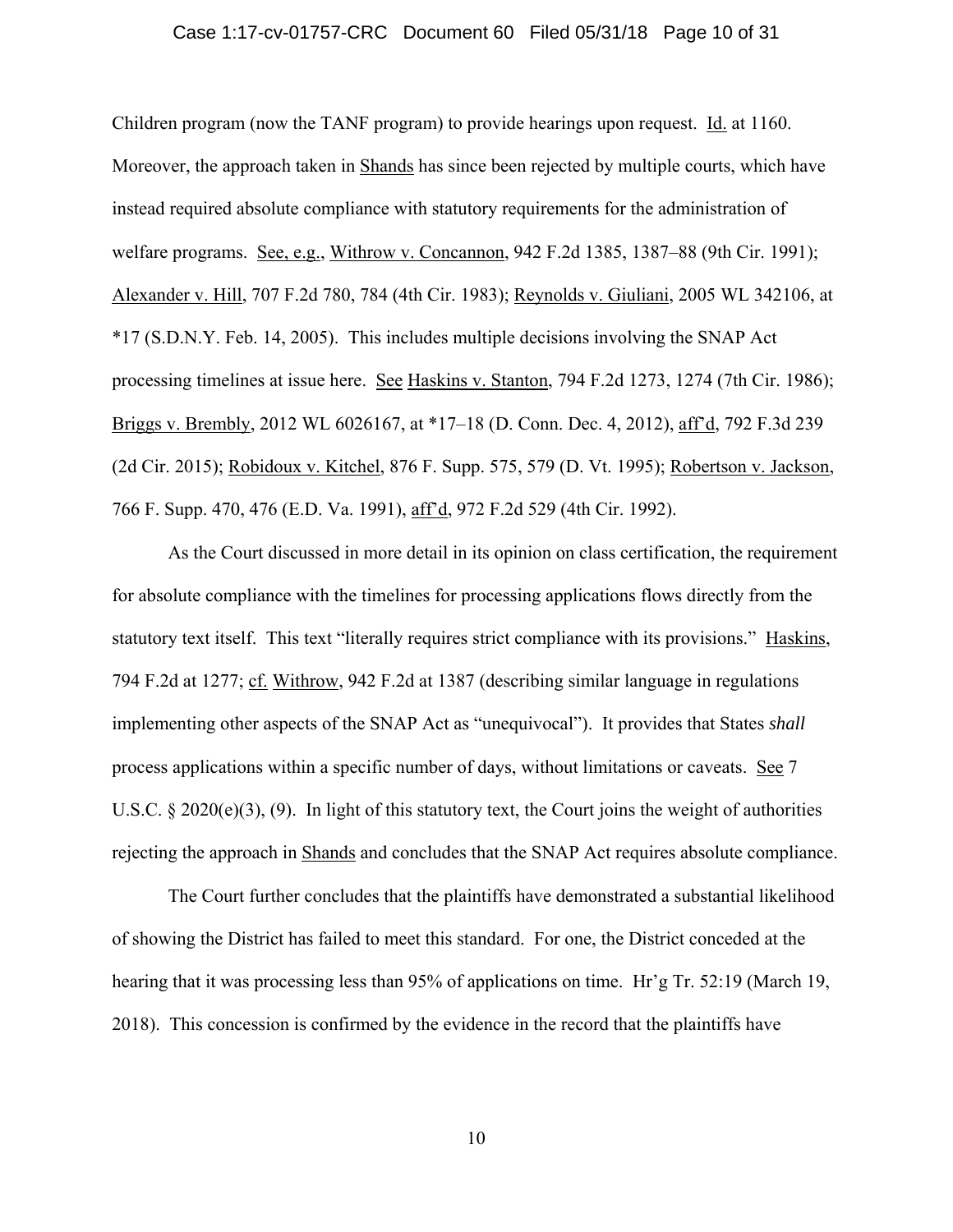#### Case 1:17-cv-01757-CRC Document 60 Filed 05/31/18 Page 11 of 31

presented, namely recent data on two metrics of timeliness used by the Food and Nutrition Services.

The first such metric is known as the "Application Processing Timeliness" or "APT" rate. See U.S. Dep't of Agriculture, Food & Nutrition Serv., "Clarification on the three ways initial SNAP application processing timeliness is measured," at 1 (June 2, 2017).<sup>4</sup> This statistic exclusively covers the timely processing of *initial* applications, not recertification applications, and is calculated based on the sample of cases used in the State quality control process. Id. To calculate the APT rate, the Food and Nutrition Service divides the total number of sample applications timely disposed of by the total number of approved sample applications. Id. at 1–2. The Service then calculates a 95% confidence interval for the APT rate. Id. When determining whether a State is eligible for a performance bonus or needs to submit a corrective action plan, the Service uses the upper bound of this confidence interval. Id.

The second timeliness metric involved here is the overdue application rate, calculated from data contained in quarterly reports submitted by States. Id. at 4. Since the beginning of fiscal year 2017, the Service has required States to submit reports each quarter of the fiscal year (known as "FNS-366B reports") that detail the total number of applications—broken down further into the number of recertification, initial, and expedited applications—approved or denied that quarter as well as how many applications were approved "overdue." Id. According to the

 $\overline{a}$ 

<sup>&</sup>lt;sup>4</sup> While this memorandum is not in the record, the Court may take judicial notice of an official agency memoranda posted on that agency's website. See, e.g., Pharm. Research & Mfrs. of Am. v. U.S. Dep't of Health & Human Servs., 43 F. Supp. 3d 28, 33 (D.D.C. 2014) ("Courts in this district have frequently taken judicial notice of information posed on official public websites of government agencies."). This memo can be found online at https://www.fns.usda.gov/snap/clarification-three-ways-initial-snap-application-processingtimeliness-measured.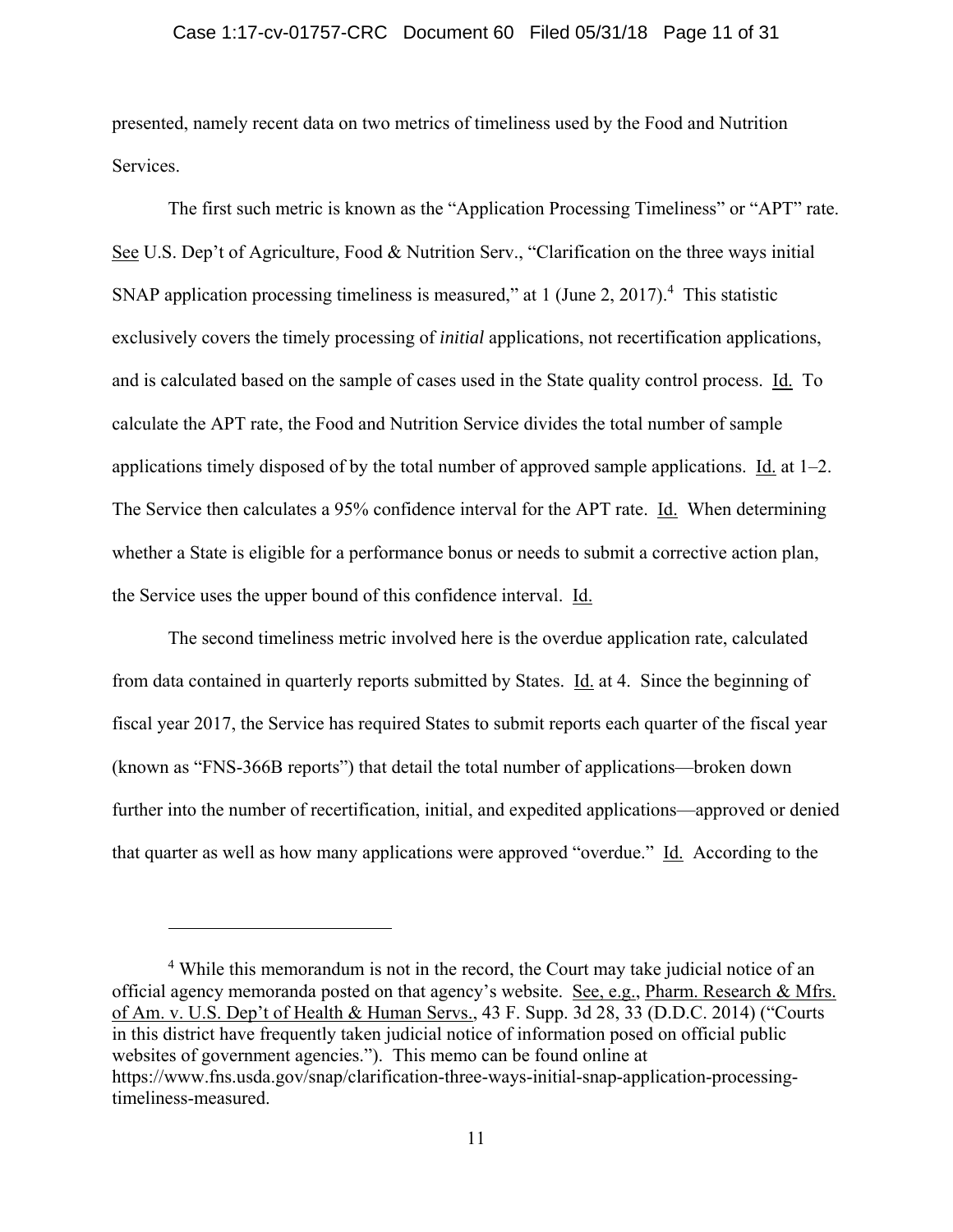#### Case 1:17-cv-01757-CRC Document 60 Filed 05/31/18 Page 12 of 31

Service, an application is approved "overdue" if it was approved after the requisite statutory time limit *(i.e.*, 7 days after submission of an expedited application or 30 days after submission of a standard application). Id. at 5; see also U.S. Dep't of Agriculture, Food & Nutrition Serv., "Clarifications for Reporting on the Certification Section of the FNS-366B," at 3 (Jan. 11,  $2017$ ).<sup>5</sup> Using the data in these reports, a rate of applications approved overdue—and thus not within the statutory time limit—can be calculated.

The most recent data under both of these metrics indicates that the District is not in full compliance with the statutory timelines. With respect to the APT rate, the most recent data covers the FNS quality control audit for April to September 2017. Based on a sample of 279 cases, the District approved only 87.10% of these cases on time, with an upper limit of the confidence interval of 91.03%. Def.'s Suppl. Br. Ex. 1, Ex. A, at 3. Both of these numbers are obviously below full compliance. Similarly, according to the most recent FNS-366B report—for the first quarter of fiscal year 2018—the District approved a total of 74.54% of applications on time, which includes 94.97% of initial applications, 59.28% of recertification applications, and 94.81% of expedited applications. Def.'s Surreply Supp. Opp'n ("Def.'s Surreply") Ex. B.<sup>6</sup> These numbers, too, indicate that the District is not in full compliance with the statutory

 $<sup>5</sup>$  The Court takes judicial notice of this January 11, 2017 FNS memorandum as well.</sup> See, e.g., Pharm. Research, 43 F. Supp. 3d at 33. The memo can be found online at https://www.fns.usda.gov/snap/fns-366b-certification-section-question-and-answer-memo.

<sup>&</sup>lt;sup>6</sup> To calculate this rate, the Court first found the total number of applications approved overdue by adding together the applications approved overdue 1-30 days (Column D in the form), approved overdue 31-60 days (Column E), approved overdue 61-90 days (Column F) and approved overdue 91+ days (Column G) for each category of applications ("total" applications, which encompasses all types; initial; recertification; or expedited). The Court then divided this sum by the total number of approved applications (Column A) for each category of applications and multiplied the result by 100 to arrive at a percent.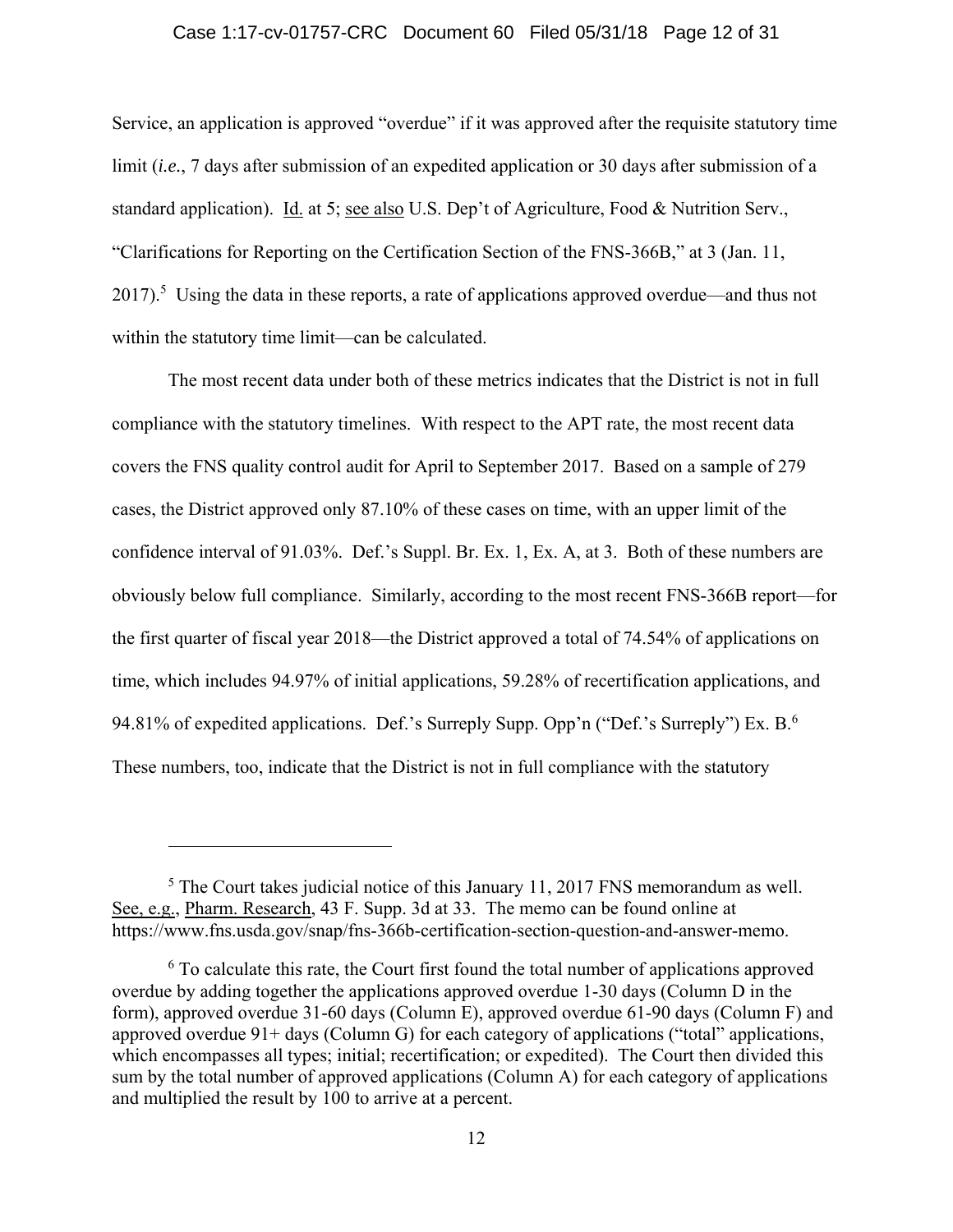requirements. In light of this evidence and the statute's requirement for full compliance, the Court concludes that the plaintiffs have shown a substantial likelihood of succeeding on the merits.

## *2. Irreparable injury*

Next, the plaintiffs must demonstrate that they "would suffer irreparable injury if the injunction were not granted." Chaplaincy of Full Gospel Churches v. England, 454 F.3d 290, 297 (D.C. Cir. 2006). With respect to irreparable injury, the D.C. Circuit has "set a high standard"—the injury alleged must be "certain and great," "actual and not theoretical," and "beyond remediation." Id. (citations omitted). In addition, the injury must be "of such imminence that there is a 'clear and present need for equitable relief to prevent irreparable harm."" Id. (citation and emphasis omitted).

Declarations from class representatives and members establish that, without benefits, class members are unable to obtain enough food for themselves and their families, requiring them to skip meals and go hungry. See, e.g., Pls.' Mot. Prelim Inj. Ex. 2, ¶ 13 (Decl. of Shonice G. Garnett) ("I skip meals all the time."); Pls.' Reply Ex. 4, ¶ 9 (Decl. of Nelson Bostic) ("I would just have days where I didn't get enough to eat."). This is particularly true for recipients with dietary restrictions, for whom finding food can be particularly burdensome. See, e.g., Pls.' Mot. Prelim. Inj. Ex. 8, ¶ 25 (Decl. of Elizabeth Telson) (describing difficulty finding substitute meals due to lactose intolerance); Decl. of Kathryn Harris [ECF No. 27-6] ¶ 7 (describing difficulty finding substitute meals due to irritable bowel syndrome). Even for those recipients who are able to obtain food, doing so can come at the cost of paying for other necessary survival expenses, such as rent, electric bills, or phone bills. See, e.g., Pls.' Mot. Prelim. Inj. Ex. 6, ¶ 16 (Decl. of Diamond Moore) ("I couldn't keep up with the rent because I needed the money for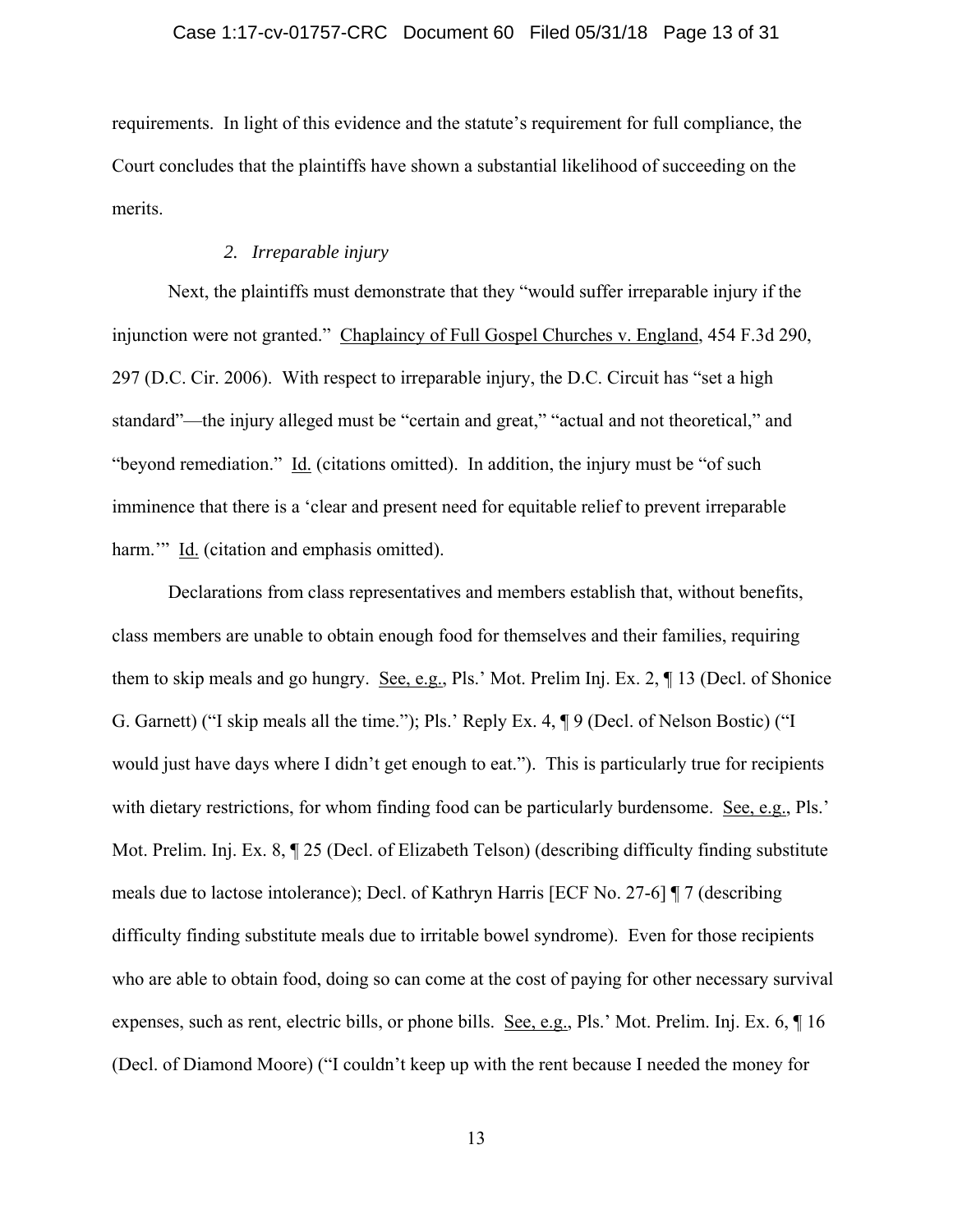#### Case 1:17-cv-01757-CRC Document 60 Filed 05/31/18 Page 14 of 31

food . . . I also got behind on my electric bill."); id. Ex. 7, ¶ 10 (Decl. of Sandra Bonilla de Leonzo) ("I had to pay my rent late.").

 The harms described in these affidavits—forgoing food or other necessities— are clearly irreparable in nature. "[T]he deprivation of food 'is extremely serious and is quite likely to impose lingering, if not irreversible, hardships upon recipients.'" Haskins, 794 F.2d at 1276–77 (citation omitted); see also, e.g., Kildare v. Saenz, 325 F.3d 1078, 1083 (9th Cir. 2003) ("[B]ack payments cannot 'erase either the experience or the entire effect of several months without food, shelter or other necessities." (citation omitted)).

 The District does not disagree. Instead, it argues that the plaintiffs have failed to show that their injury is sufficiently *imminent* to sustain injunctive relief. Def.'s Opp'n at 30; Def.'s Surreply at 21. This is so, it says, because the plaintiffs have not shown that the issues leading to individual declarants' specific delays in receiving benefits are likely to occur again. Def.'s Opp'n at 30; Def.'s Surreply at 21. But the District has conceded that it is processing less than 95% of applications on time. Hr'g Tr. 52:19 (March 19, 2018). Given that it approves roughly 10,000 to 20,000 applications each quarter, see Pls.' Reply Ex. 1, Ex. P (fiscal year 2017 FNS-366B reports), that means that at least 500 to 1,000 households per quarter (or roughly 2,000 to 4,000 households annually) are not receiving benefits on time. While the specific declarants here may not be among those unserved households, the harms they suffer are indicative of the harms suffered by such households, which are members of the plaintiff class. These harms, as discussed, are irreparable and will continue to occur to class members until the District is in full compliance.

 That said, the plaintiffs must show that the injury is of such imminence that there is a "'clear and present' need for equitable relief to *prevent* irreparable harm." Chaplaincy of Full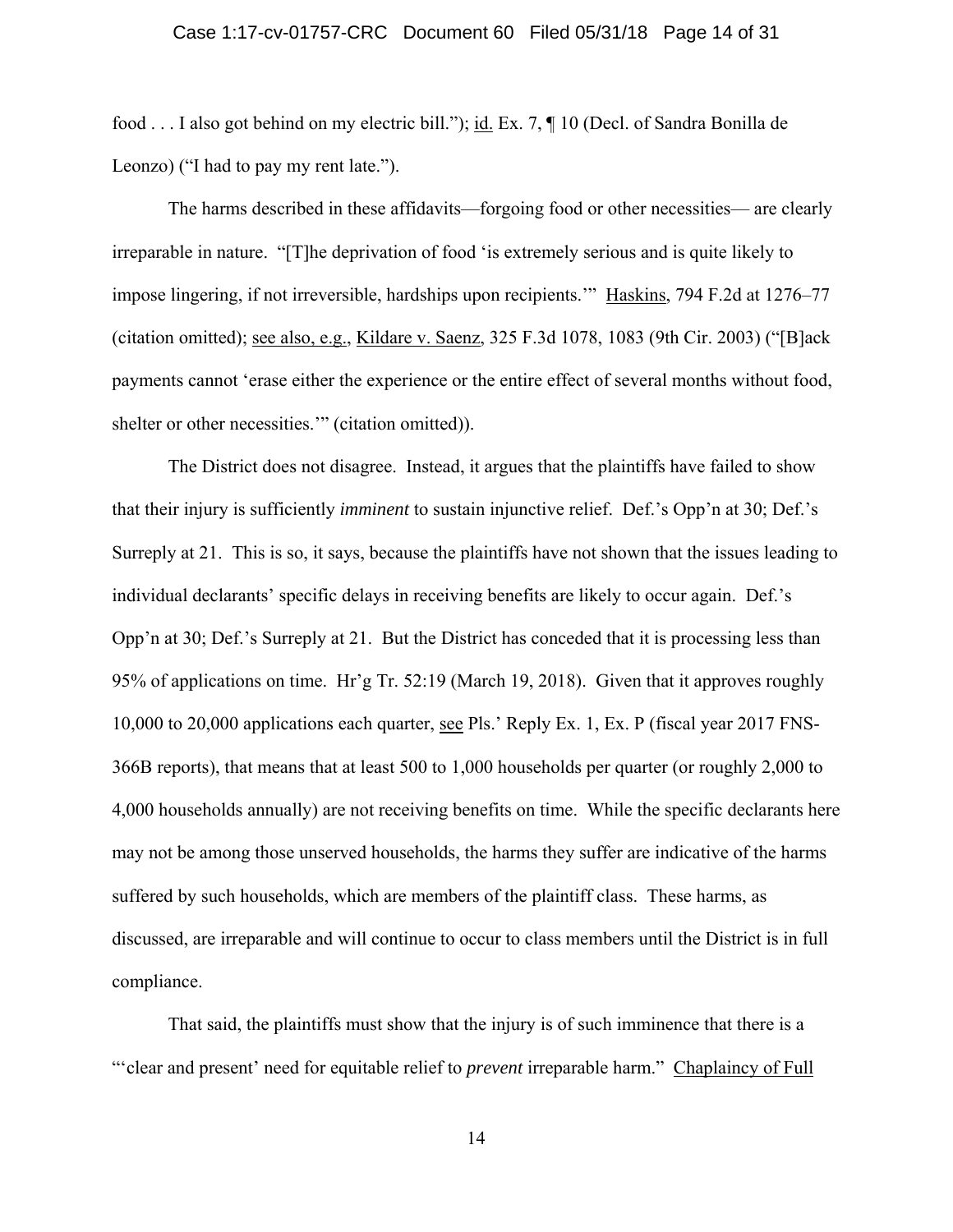#### Case 1:17-cv-01757-CRC Document 60 Filed 05/31/18 Page 15 of 31

Gospel Churches, 454 F.3d at 297 (emphasis added). Put another way, the plaintiffs must show that the District will continue to remain below absolute compliance without this Court's intervention. As to initial applications, there are reasons to doubt that a full injunction is necessary to prevent the irreparable harms the plaintiffs have identified. For one, the District is close to full compliance and has shown a trend of rising timeliness rates. Compare Pls.' Reply Ex. 1, Ex. P, at 1 (FNS-366B report for first quarter, fiscal year 2017 showing a timeliness rate of 90.59%) and id. Ex. 2, Ex. B (data for October 2016 to March 2017 showing an APT rate of 79.49% with an upper bound of 88.45%) with Def.'s Surreply Ex. B (FNS-366B report for first quarter, fiscal year 2018 showing a timeliness rate of 94.97%) and Def.'s Suppl. Br. Ex. 1, Ex. A, at 3 (data for April to September 2017 showing an APT rate of 87.10% with an upper bound of 91.03%).

Moreover, as discussed above, the District is under an obligation to prepare a corrective action plan for the Food and Nutrition Service addressing its low processing rate for initial applications. See October 23, 2017 FNS Letter. The Service requires the District to bring its APT rate up to 95% within a year of any plan's approval and has the power to impose sanctions if the District fails to submit an acceptable corrective action plan or comply with any plan the Service ultimately accepts. See id. The Service has indicated its willingness to reject the District's plan and to carry out its oversight duties in the formulation of that plan. See Fourth Zeilinger Decl. ¶¶ 9–14. Given the District's relatively high and rising timeliness rate and the Service's active regulation here, there are reasons to believe that the District will reach a de minimis level of non-compliance, or even full compliance, as to initial applications in the absence of a court order. As such, injunctive relief may not be necessary to prevent irreparable harm.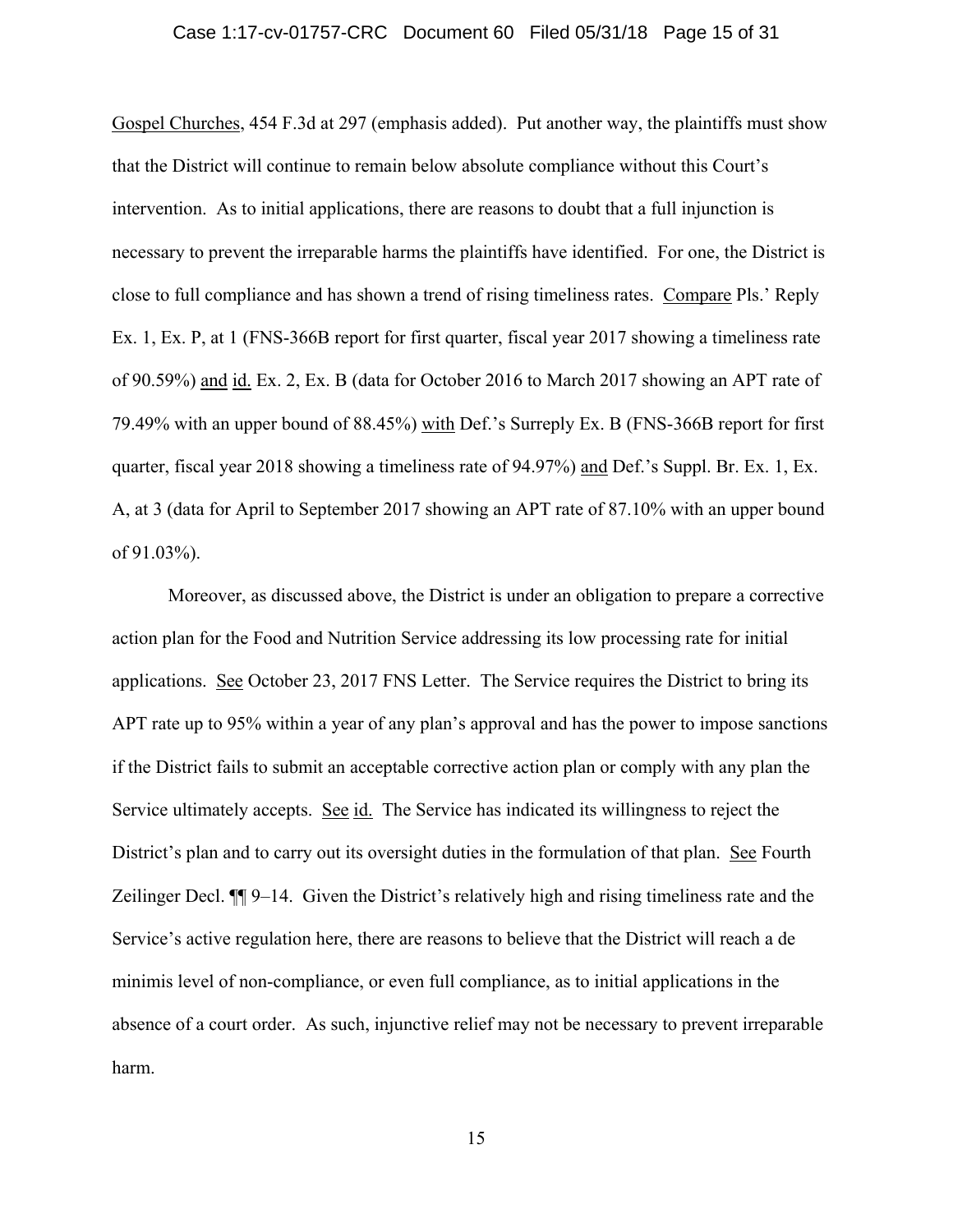#### Case 1:17-cv-01757-CRC Document 60 Filed 05/31/18 Page 16 of 31

However, these reasons why injunctive relief may not be necessary to prevent irreparable harm do not apply to recertification applications. For one, the District has a much lower timeliness rate: 59.28% according to the most recent FNS-366B report. See Def.'s Surreply Ex. B. In addition, since the Service monitors the APT rate—which as noted only covers initial applications—there is no parallel corrective action plan process triggered by low timely processing rates for recertification applications.

 To conclude, as to recertification applications—for which no direct regulatory oversight process exists and for which the District has much lower current timeliness rates—the plaintiffs have shown irreparable harm that will occur in the absence of injunctive relief. As to initial applications, the ongoing FNS corrective action plan process may mean that a full injunction is not necessary to prevent the irreparable harms identified by the plaintiffs.

### *3. Balance of equities*

The third requirement that the plaintiffs must meet is to demonstrate that the balance of equities or hardship tilts in their favor. See, e.g., Chaplaincy of Full Gospel Churches, 454 F.3d at 297. In deciding how the balance tips, the Court must weigh "the competing claims of injury and must consider the effect on each party of the granting or withholding of the requested relief." Winter, 555 U.S. at 24 (citation omitted). The Court must be particularly cognizant of "the public consequences in employing the extraordinary remedy of injunction." Id. (citation omitted).

The Court has already discussed the serious and irreparable harm to class members in the absence of an injunction: chiefly, going without food for themselves and their families. In contrast, the additional burden imposed on the District by any injunction would be minimal. As the Seventh Circuit explained in a case involving a SNAP Act injunction, "[t]he Act itself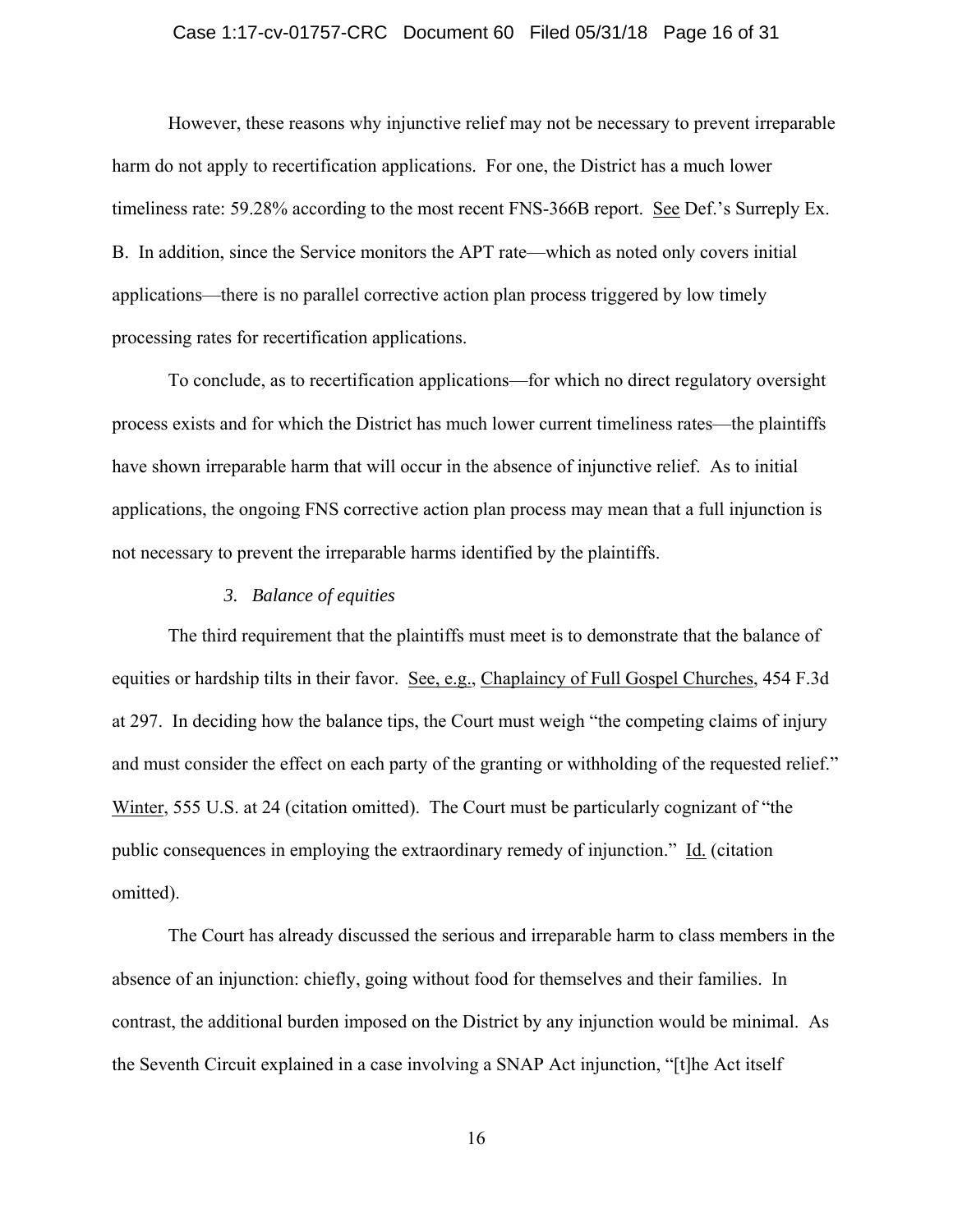#### Case 1:17-cv-01757-CRC Document 60 Filed 05/31/18 Page 17 of 31

imposes the burden; [an] injunction merely seeks to prevent the defendant[] from shirking [its] responsibilities under it." Haskins, 794 F.2d at 1277; see also Withrow, 942 F.2d at 1388 ("An injunction requiring adherence to [the SNAP Act] regulations . . . imposes no inappropriate obligations on the state."); Briggs, 2012 WL 6026167, at \*19 (same). Because any obligation to comply with the timelines arises under the statute and pertinent regulations, an injunction requiring such compliance creates no significant *new* burdens on the District.

The District nevertheless contends that if an injunction issues, it will be forced to divert resources and would face "additional administrative burdens" in order to comply. Def.'s Opp'n at 37. If it does divert resources, the District says, it may be unable to properly administer other benefit programs or other aspects of the SNAP program, and could face sanctions from federal regulatory agencies as a result. Id.; Def.'s Surreply at 22–23. But while an injunction might in practical terms demand a diversion of resources, the legal obligation to divert those resources is rooted in the statute; the injunction simply enforces the statute's requirement that the District find the resources needed to meet all of its obligations. An injunction thus imposes no burden on the District beyond what the statute already requires. Consequently, the balance of equities tilts in favor of granting injunctive relief, both as to initial applications and recertification applications.

### *4. Public interest*

Finally, the plaintiffs must demonstrate that issuance of an injunction is in the public interest. See, e.g., Chaplaincy of Full Gospel Churches, 454 F.3d at 297. As the plaintiffs contend, there is a public interest in enforcing compliance with the law. See, e.g., Fund for Animals, Inc. v. Espy, 814 F. Supp. 142, 152 (D.D.C. 1993). That said, the mere fact that an agency is not in compliance with the law is insufficient, by itself, to justify an injunction. "[A]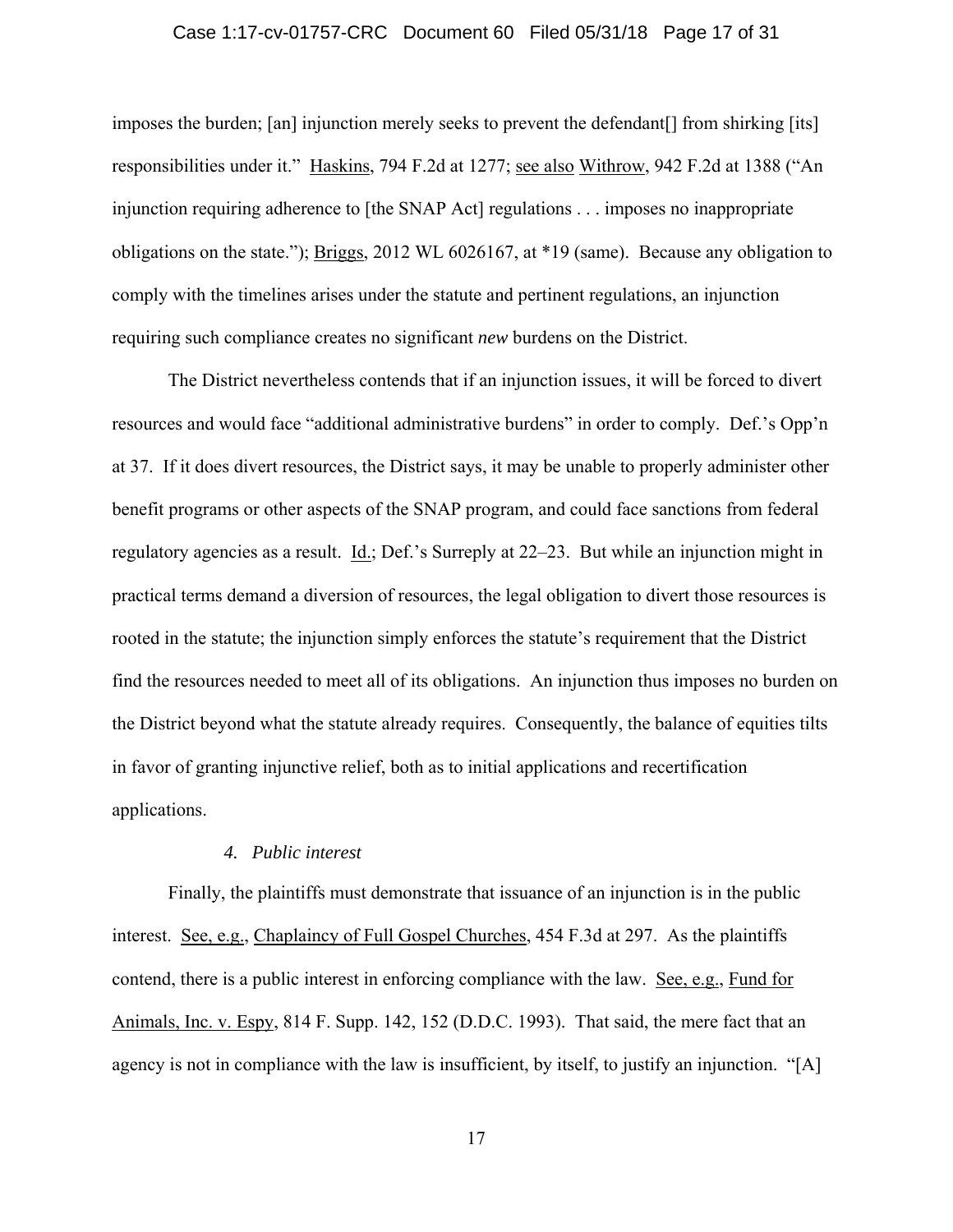#### Case 1:17-cv-01757-CRC Document 60 Filed 05/31/18 Page 18 of 31

federal judge sitting as chancellor is not mechanically obligated to grant an injunction for every violation of law." Weinberger v. Romer-Barcelo, 456 U.S. 305, 313 (1982).

The Court is also particularly cognizant that with respect to the statutory timelines, "absolutely perfect compliance is unattainable." Withrow, 942 F.2d at 1388; see also Haskins, 794 F.2d at 1277; Briggs, 2012 WL 6026167, at \*17; Reynolds, 2005 WL 342106, at \*17. As the Ninth Circuit has explained, "[t]here is . . . doubtless a point at which any failure of total compliance is truly *de minimis*, where the state has come to comply 'as strictly as is humanly possible.'" Withrow, 942 F.2d at 1388; see also Haskins, 794 F.2d at 1277 ("As with any program of this size, a few inadvertent errors are inevitable, and we are confident that the district court will not exercise its equitable powers to hold the state in contempt for every minor, inadvertent infraction of the Act if the court is satisfied that the officials are complying with the Act as strictly as is humanly possible."). If a State is complying with the timelines for the approval of applications "as strictly as is humanly possible," then the public interest would not favor an injunction forcing the diversion of resources from other important government programs to chase a small and likely unattainable improvement.

In addition, the Court must take account of the role that the Food and Nutrition Service plays in administering this statute and in ensuring the District is complying with its obligations. The Service has demonstrated its willingness and ability to actively regulate the District's compliance, as illustrated by the ongoing corrective action plan process: the Service has rejected inadequate plans and is working closely with District personnel to resolve its timeliness problems. Fourth Zeilinger Decl. ¶¶ 9–14. And the Service has tools in its arsenal to enforce the District's adherence to its corrective action plan, namely the ability to suspend or disallow all or part of the District's administrative funds or to itself seek injunctive relief from a federal court.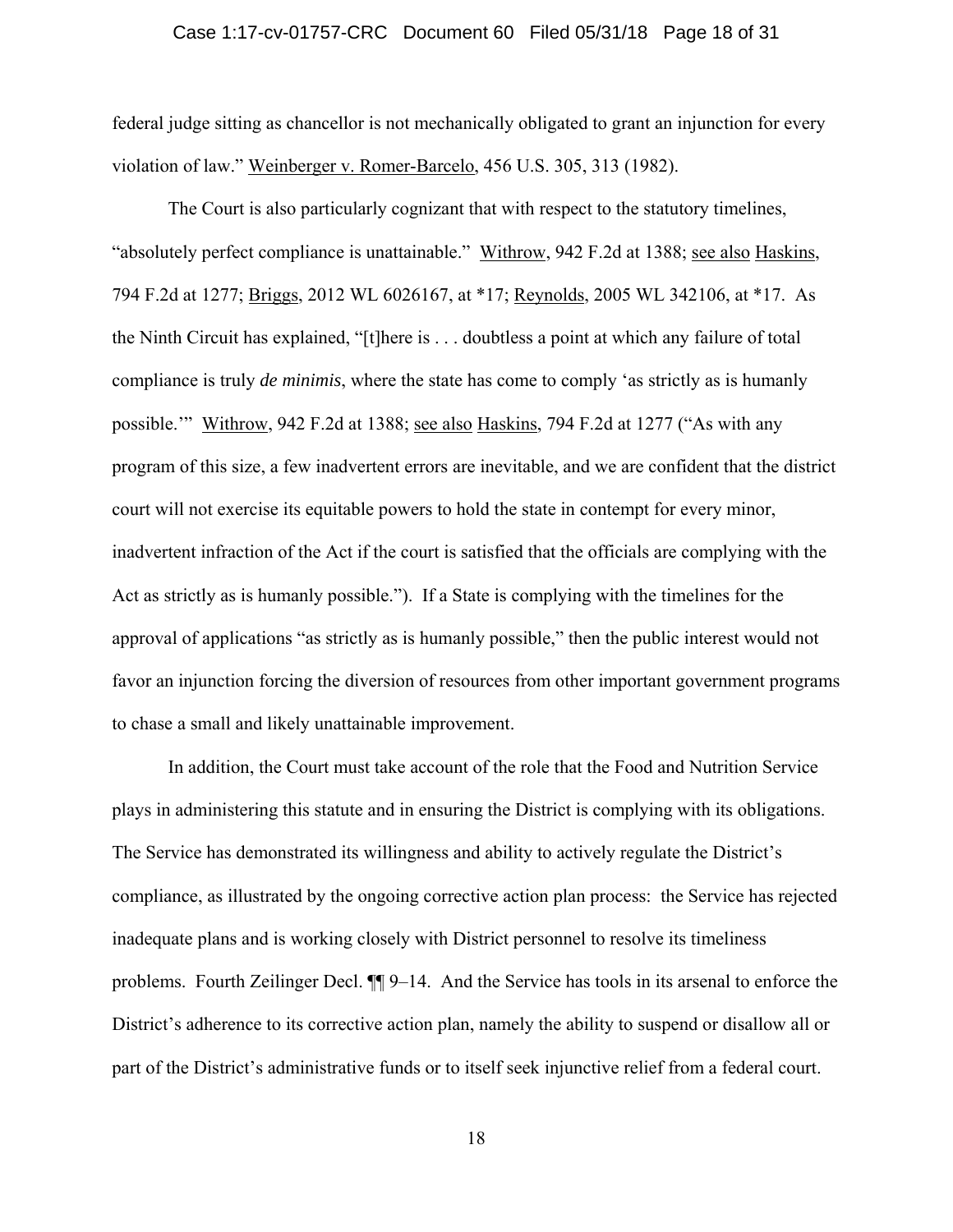See 7 C.F.R. § 276.4. As the regulatory agency with responsibility for administering the SNAP program, the Service has an expertise in the statutory requirements that this Court lacks, and it better understands how States can practically achieve them.

In light of the Service's expertise and role, in particular with respect to the ongoing corrective action plan process, the public interest would disfavor the Court's interference in the regulatory scheme through the issuance of injunctive relief. In other words, this "is not a situation where only an injunction can vindicate the purpose of the statute in question, nor one where the statute 'compel[s]' such an extraordinary remedy." Allina Health Servs. v. Sebelius, 756 F. Supp. 2d 61, 70 (D.D.C. 2010) (quoting Weinberger, 456 U.S. at 314). And where the Court has a less intrusive means of furthering the statutory purpose and ensuring compliance with the District's statutory obligations, the public interest would weigh towards choosing such options, especially where, as here, the plaintiffs seek a mandatory ("do this") rather than prohibitory ("don't do this") injunction. See, e.g., Dorfmann v. Boozer, 414 F.2d 1168, 1173 ("The power to issue a preliminary injunction, *especially a mandatory one*, should be 'sparingly exercised.'" (emphasis added) (citation omitted)).

With these considerations in mind, the Court concludes that the public interest favors an injunction as to the recertification applications but favors a more limited oversight role for the initial applications. First, the District's noncompliance as to recertification applications is far beyond de minimis. The most recent FNS-366B reports—the only data that directly measures recertification application timeliness—shows a timeliness rate of 59.28%. See Def.'s Surreply Ex. B. While the District contends that it is typical for states to have a lower rate of timely processing for recertification applications as opposed to initial applications, the District's rate is well below what other states have reported: Colorado reports monthly rates of 94.71% to 97.91%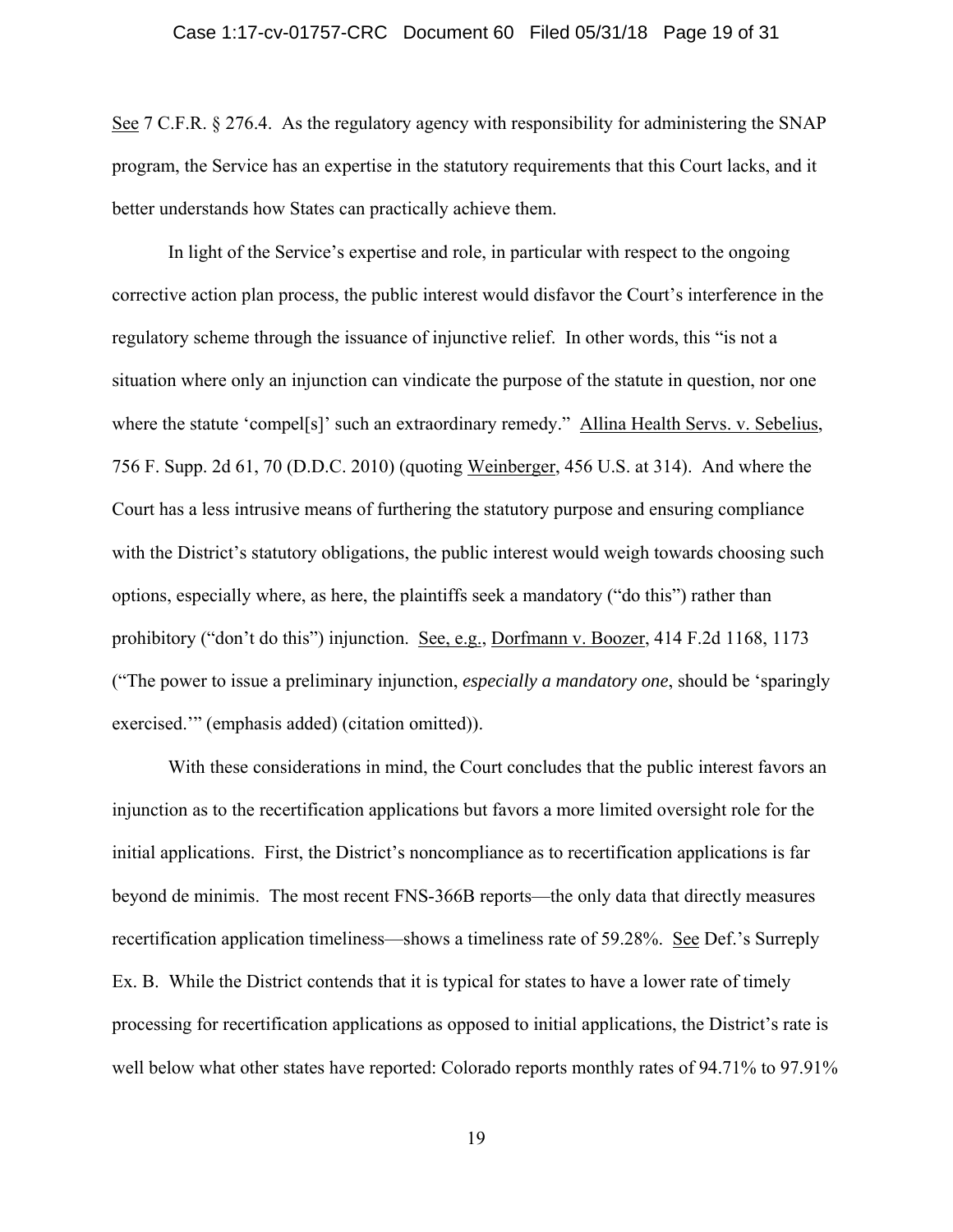#### Case 1:17-cv-01757-CRC Document 60 Filed 05/31/18 Page 20 of 31

for January 2017 to February 2018, New Mexico reports monthly rates of 90.4% to 98.4% for November 2017 through March 2018, and Texas reports monthly rates of 96.65% to 99.10% for October 2017 to April 2018.<sup>7</sup> The plaintiffs have also presented data indicating that states have achieved much higher rates; Nebraska, for instance, processed 99% of recertification applications on time in February 2018. Pls.' Response Def.'s Suppl. Br. ("Pls.' Response) Ex. E. Although some states may not have rates this high, this data shows that it is possible for states to achieve timeliness rates far higher than the District's. Since the District's non-compliance well exceeds a de minimis level, and because the Food and Nutrition Service does not directly oversee state compliance on timely processing of recertification applications, the Court concludes that the public interest would favor the full injunctive relief that plaintiffs seek.

But initial applications again present a slightly different story. For one, the District's compliance rates are much closer to a de minimis level of non-compliance: statistics suggest the District is likely processing somewhere around 90–95% of applications in a timely fashion currently.<sup>8</sup> Moreover, the District has shown a definite upward trend in its timeliness rate,

 $\overline{a}$ 

 $7$  While none of this data is in the record, the Court may take judicial notice of data publicly released on the relevant state agency's website. See, e.g., Pharm. Research, 43 F. Supp. 3d at 33. Data for Colorado can be found in the "Statewide timeliness data by app type" spreadsheet available at https://www.colorado.gov/pacific/cdhs/data-economic-security. Data for New Mexico can be found in the "monthly statistical reports" available at http://www.hsd.state.nm.us/monthly-statistical-reports.aspx. (The Court here cites the New Mexico data only for applications received by the 15th day of the month before benefits expire, the deadline to ensure no break in benefits.) Data for Texas can be found in the "SNAP Timeliness" monthly reports available at https://hhs.texas.gov/about-hhs/records-statistics/datastatistics/supplemental-nutritional-assistance-program-snap-statistics.

<sup>&</sup>lt;sup>8</sup> The Court infers this given that the most recent APT rate data has the District's upper bound of the confidence interval at 91.03% and the most recent FNS-366B form shows a timeliness rate of 94.97%. See Def.'s Surreply Ex. B (FNS-366B report for first quarter, fiscal year 2018); Def.'s Suppl. Br. Ex. 1, Ex. A (APT rate data for April to September 2017).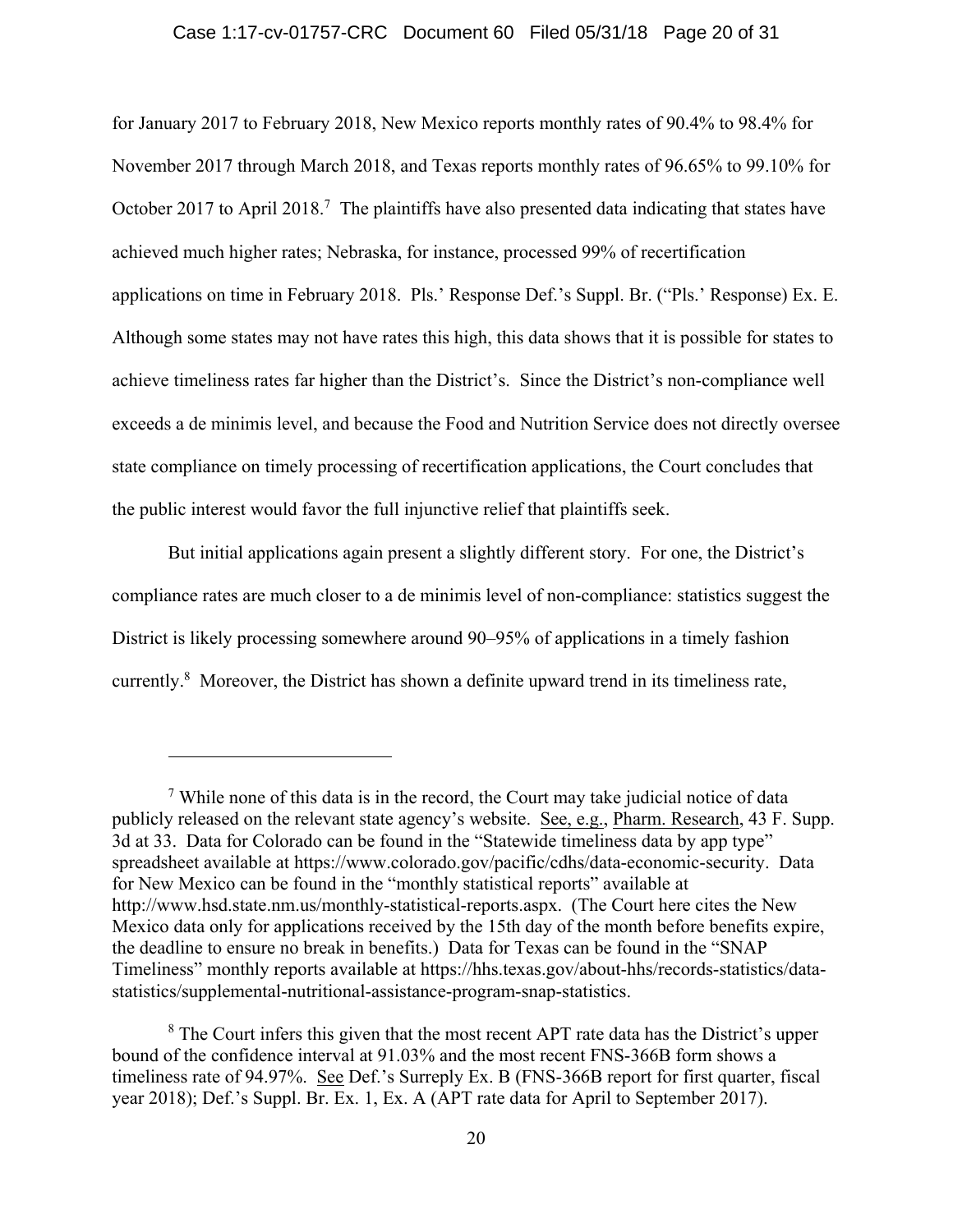#### Case 1:17-cv-01757-CRC Document 60 Filed 05/31/18 Page 21 of 31

improving from 90.59% of applications processed on time in the first quarter of 2017 to 94.97% of applications processed on time in the first quarter of 2018. Compare Pls.' Reply Ex. 1, Ex. P, at 1 (FNS-366B report for first quarter, fiscal year 2017) with Def.'s Surreply Ex. B (FNS-366B report for first quarter, fiscal year 2018). Finally, the District is currently subject to a corrective action plan aimed at ensuring that it achieves a 95% APT, bringing it near rates that other courts have found to be de minimis non-compliance.<sup>9</sup> This regulatory process offers an alternative means of ensuring statutory compliance without the burden of an injunction. Thus, in light of the relatively high level of compliance that the District has already obtained and the ongoing corrective action plan process with the Service, the Court concludes the public interest favors a less intrusive oversight role with respect to initial application rather than the full injunction that will apply to recertification applications.

#### *5. Conclusion*

 $\overline{a}$ 

The Court concludes that the plaintiffs have carried their burden as to an injunction requiring the District to process *recertification* applications in accordance with the statutory timelines: they have shown a substantial likelihood of success on the merits, that irreparable harm would occur without an injunction, that the balancing of equities tilts in favor of injunctive relief, and that the public interest favors an injunction. The Court will therefore grant this aspect of the plaintiffs' motion.

Combining these two figures with the overall upward trend of the timeliness rates suggests an actual current rate somewhere between 90% and 95%.

 $9 \text{ See, e.g., Robertson, } 766 \text{ F.}$  Supp. at 480 (final injunction in a SNAP application processing timeline case allowing a 97% timeliness rate); Pls.' Response Ex. A, at 4 ¶ 2 (D. Hawaii preliminary injunction in a SNAP application processing timelines case allowing a 95% timeliness rate); id. Ex. D, at 8 | 10 (settlement in a SNAP application processing timelines case allowing a 96% timeliness rate).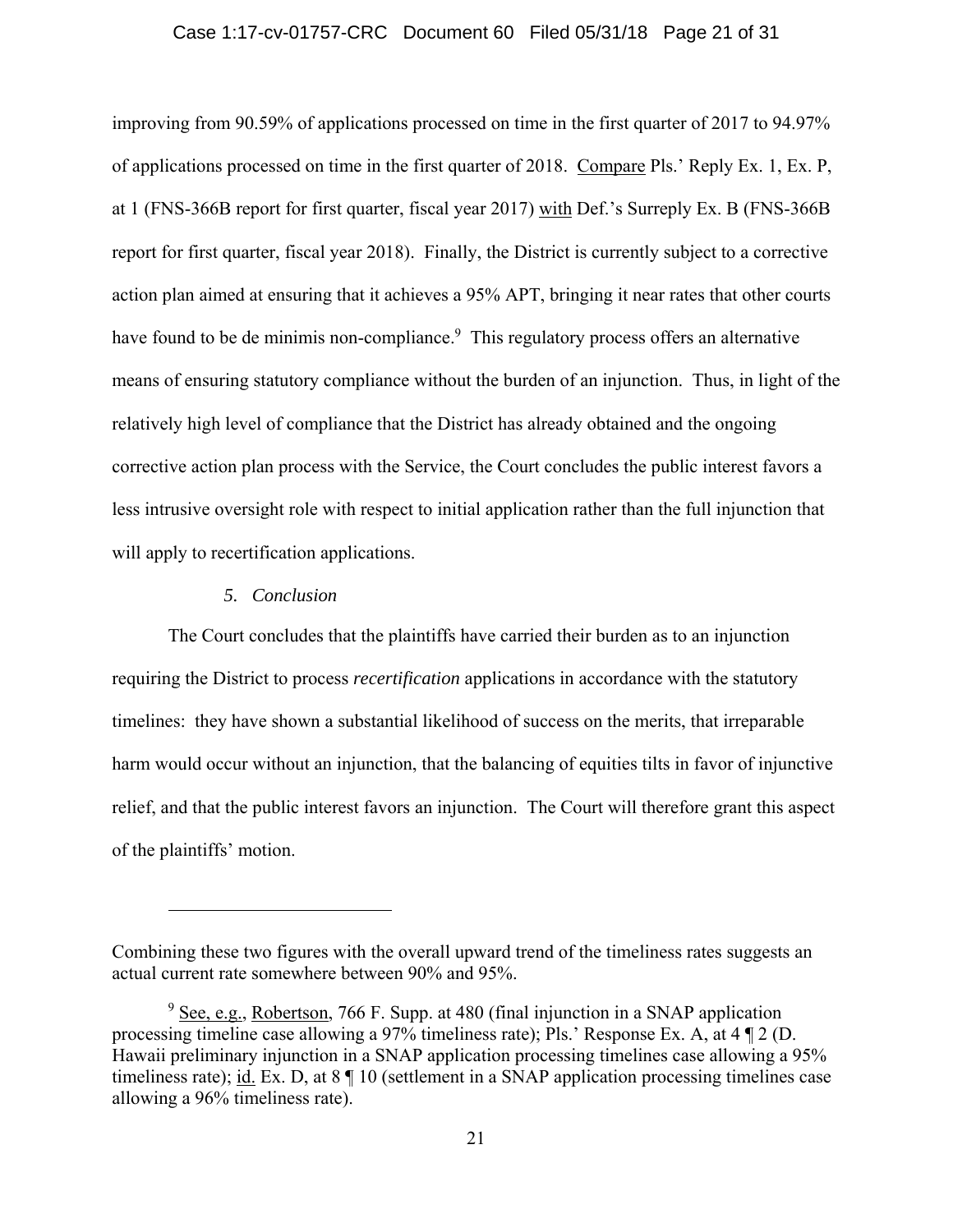#### Case 1:17-cv-01757-CRC Document 60 Filed 05/31/18 Page 22 of 31

On the other hand, the Court concludes that it will exercise its equitable discretion to more narrowly tailor relief as to *initial* applications. While the plaintiffs have shown a likelihood of success on the merits and that the balancing of equities tips in their favor, the other two factors point towards a more limited judicial role in light of the ongoing federal corrective action plan process. That process makes it likely that the District will continue to improve its timely processing of applications until it achieves a 95% APT rate, bringing it close to a level of de minimis noncompliance and eliminating the need for a full injunction. Moreover, the Court is hesitant to take upon itself the role that the Food and Nutrition Service is currently and actively playing in the regulatory scheme given the Service's greater expertise and experience. That said, there is still a role for the Court to play in monitoring the ongoing regulatory process. Thus, the Court will require the District to file periodic reports regarding the status of the corrective action plan and updating the Court on its current timeliness rates. Should the District show a large or consistent decline in its initial application timeliness rates, or should it fall out of compliance with or fail to progress in the corrective action plan process, the Court will consider instituting more fulsome injunctive relief covering initial applications as well.

B. Plaintiffs' motion for an injunction requiring the District to provide an opportunity for SNAP benefit recipients to complete the recertification process without a break in benefits.

In addition to injunctive relief concerning the timely processing of benefits applications, the plaintiffs seek an injunction requiring the District to "provide an opportunity for SNAP recipients to complete the recertification process and have SNAP benefits for the new certification period issued in a timely manner." Pls.' Mot. Prelim. Inj. at 1. Under the SNAP Act, the District must "insure that each participating household receive<sup>[5]</sup> a notice of expiration of its certification prior to the start of the last month of its certification period advising the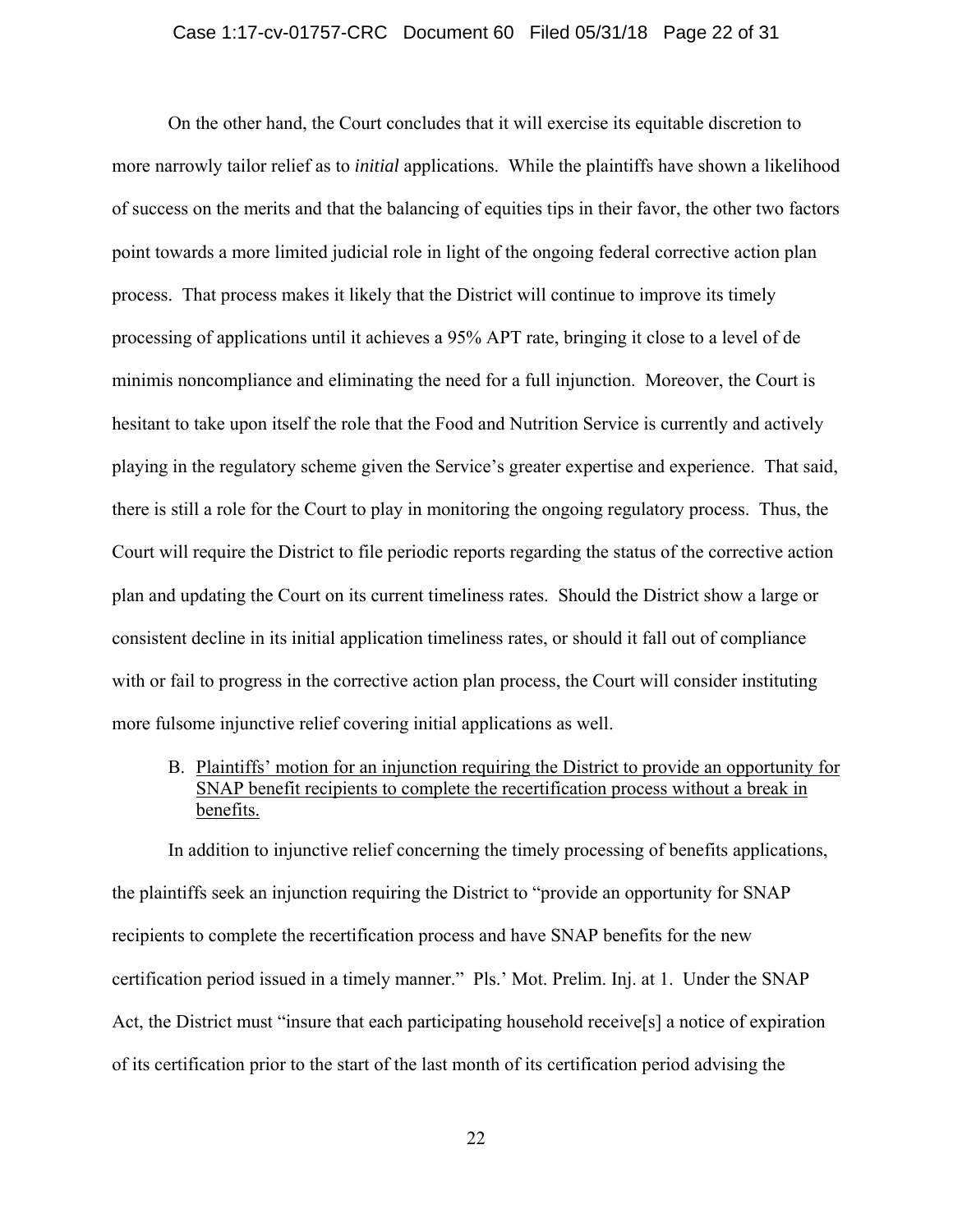#### Case 1:17-cv-01757-CRC Document 60 Filed 05/31/18 Page 23 of 31

household that it must submit a new application in order to renew its eligibility for a new certification period."  $7 \text{ U.S.C.} \$   $2020(e)(4)$ . The plaintiffs argue that the District systemically fails to comply with this requirement, which leads to households being unable to complete the recertification process without a break in benefits. Pls.' Mot. Prelim. Inj. at 34. The District responds that the plaintiffs have merely shown isolated failures to meet the statutory requirements—rather than a systemic and ongoing problem—and thus have not demonstrated a substantial likelihood of success on the merits. Opp'n at 21; Surreply at 5.

Unlike with the processing of applications, the plaintiffs have not offered complete statistics on the District's processing of recertification notices to demonstrate any systemic failure to comply with the statutory requirement. Instead, they rely primarily on (1) bi-weekly reports submitted by the District to the Food and Nutrition Service, (2) testimony from Director Zeilinger regarding a "vendor's error" resulting in the failure to send 4,500 recertification notices in June 2017, and (3) declarations from individuals stating that they did not receive recertification notices when they were due. The Court concludes that, on the current factual record, the plaintiffs have not carried their burden of showing a likelihood of success on the merits.

The bi-weekly reports are the closest thing to statistical evidence that the plaintiffs present. These are a series of reports (in the form of a slide deck) that the District presents to the Service every two weeks. <u>See, e.g.</u>, Pls.' Reply Ex. 1, Ex. R (Oct. 11, 2017 slide deck). The plaintiffs point primarily to two pieces of information contained in these reports: the "backlogs" of notices and the "error rate" for notice generation. Pls.' Mot. Prelim. Inj. at 34–35; Pls.' Reply at 12–13. But the significance of these two pieces of information is not readily apparent to the Court. Assuming for the moment that a "backlog" notice is one sent late, the number of such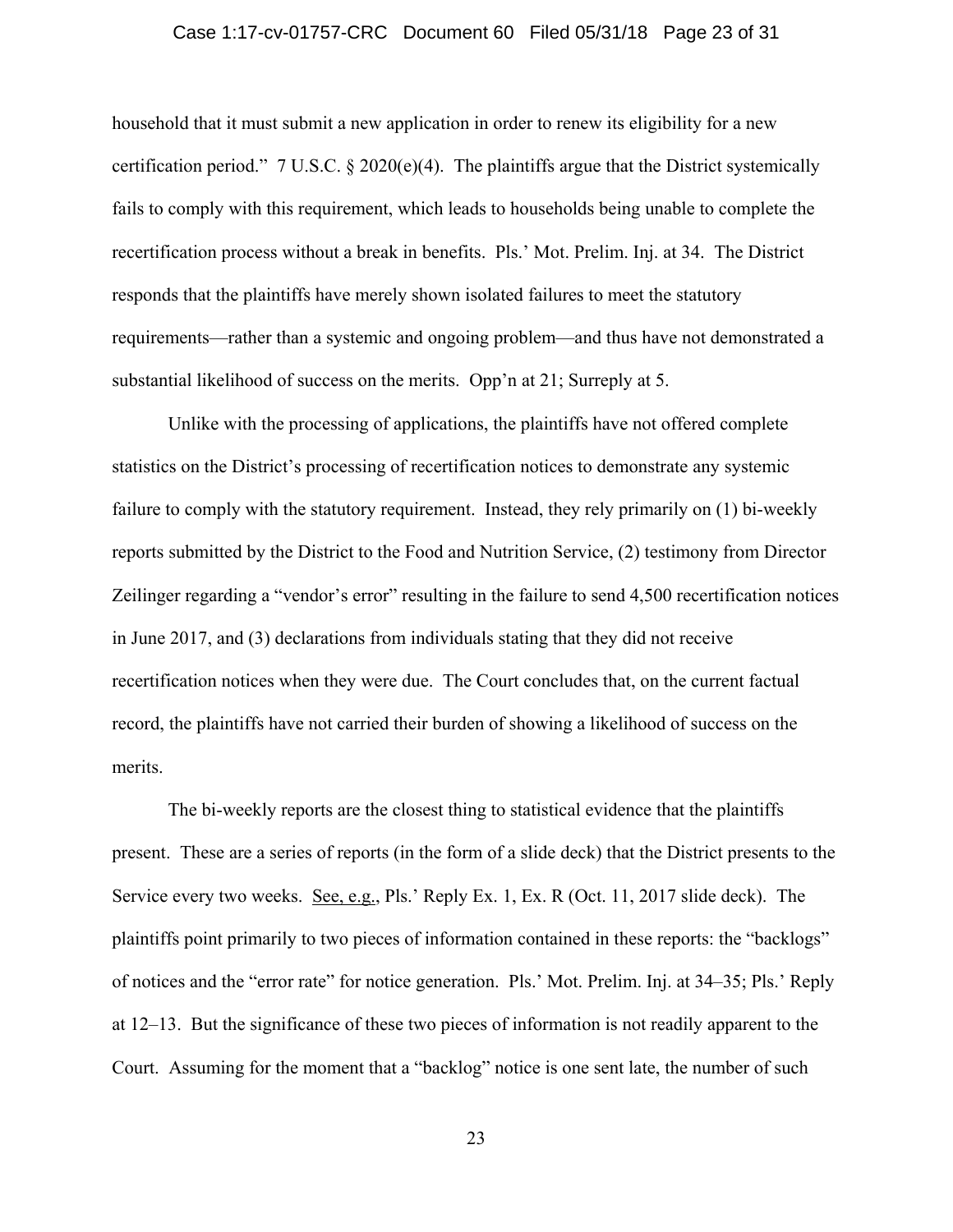#### Case 1:17-cv-01757-CRC Document 60 Filed 05/31/18 Page 24 of 31

notices reported in the most recent reports is small compared to the total number of notices that the District generates. The December 20, 2017 bi-weekly report—the most recent one in the record—indicates a total of 200 "backlog" notices. Pls.' Reply Ex. 1, Ex. W, at 26. Without minimizing the importance of every household receiving the notices due to it, 200 notices represents a scant fraction of 1% of the 55,000 notices the District sends monthly. First Zeilinger Decl. ¶ 133. Of those 55,000, an average of 4,500 are recertification notices, id. ¶ 143, making the 200 backlog notices no more than 4.5% of recertification notices—assuming all 200 "backlog" notices are *recertification* notices.

This brings the Court to a second limitation in the "backlog" notice statistics: it is not self-evident from the record that the "backlog" notices listed are recertification notices in particular. Indeed, record evidence indicates they might not be. In the most recent bi-weekly reports, the "backlog" notices are all categorized as "Change in Benefit" notices. See, e.g., Pls.' Reply Ex. 1, Ex. W, at 26 (Dec. 20, 2017 slide deck). The District's counsel represented at the hearing that a "Change in Benefit" notice is not the same thing as a recertification notice. Hr'g Tr. 58:24–25 (March 19, 2018). Thus, it is not clear to the Court that the backlog listed in the most recent reports reflects a backlog in sending out recertification notices. In light of these gaps and the general lack of clarity regarding what the bi-weekly reports show, the backlog figures in the bi-weekly reports provide only limited indication of a systemic failure to print and send recertification notices on time.

The same is true with the "error rates" that the plaintiffs point to. See, e.g. Pls.' Reply Ex. 1, Ex. W, at 24 (Dec. 20, 2017 slide deck). In her declaration, Director Zeilinger explains that this "error rate" refers to notices that do not automatically generate, likely due to an issue such as an incorrect address or missing information. First Zeilinger Decl. 136. These notices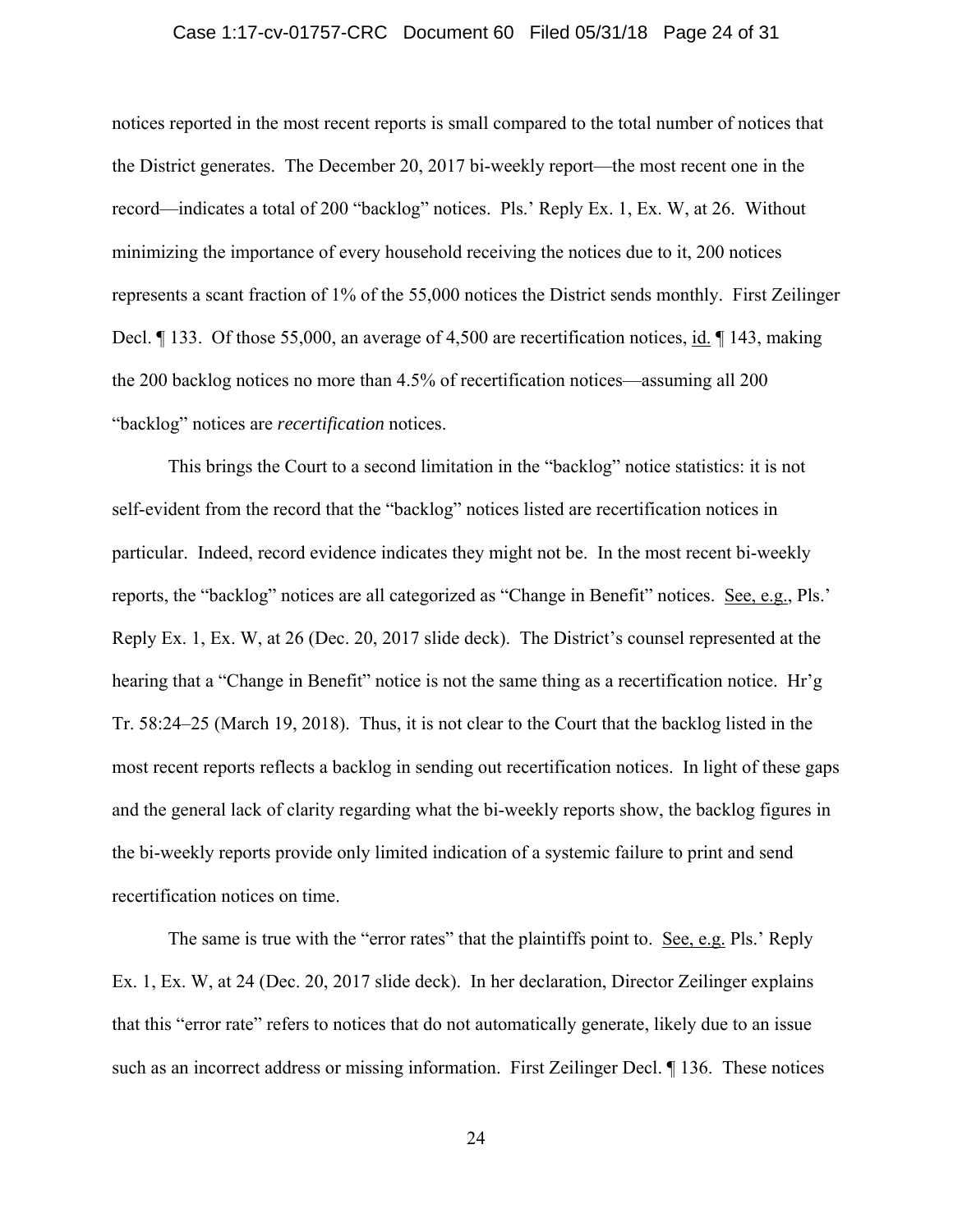#### Case 1:17-cv-01757-CRC Document 60 Filed 05/31/18 Page 25 of 31

are instead manually generated and then sent to a third-party vendor for printing and mailing. Id. Director Zeilinger further attests that the District's IT personnel monitor notice generation and can quickly re-run notices that fail to automatically generate to ensure they are processed and sent. Id. ¶ 137. In light of this process, the fact that a notice is not properly generated "does not mean the notice is untimely sent." Id. ¶ 138. The plaintiffs offer no evidence to rebut Director Zeilinger's representations or to establish that the "error rates" refer to notices that are ultimately not sent on time. Thus, without more evidence, these figures, too, provide little indication of an ongoing systemic failure to send recertification notices on time.

Aside from the bi-weekly reports, the plaintiffs primarily rely on the deposition testimony of Director Zeilinger and a set of individual declarations. Many of those declarations are from class members attesting to their failure to receive a recertification notice and the consequent termination of their benefits. See, e.g., Decl. of James Stanley [ECF No. 27-2] ¶ 5; Decl. of Roderick Gaines [ECF No. 27-4] ¶ 7. While these declarations certainly suggest that some households are not receiving the notices owed them, they cannot on their own demonstrate a *systemic* failure.

In an attempt to bridge that gap, the plaintiffs point to other evidence that they argue shows the District has had repeated, large-scale failures to send out notices. The most persuasive piece of evidence they present involves a "vendor's error" from June 2017, which was one of the key topics in the limited discovery the Court permitted. See Order at 6 (Dec. 15, 2017) (allowing the plaintiffs to conduct a corporate representative deposition regarding the vendor's error). According to Director Zeilinger, in June 2017 a vendor's error resulted in the failure to send out any of the recertification notices due to recipients that month (whose recertification applications would have been due in September 2017). See Pls.' Reply Ex. 3 ("Zeilinger Dep.") 124:4–11.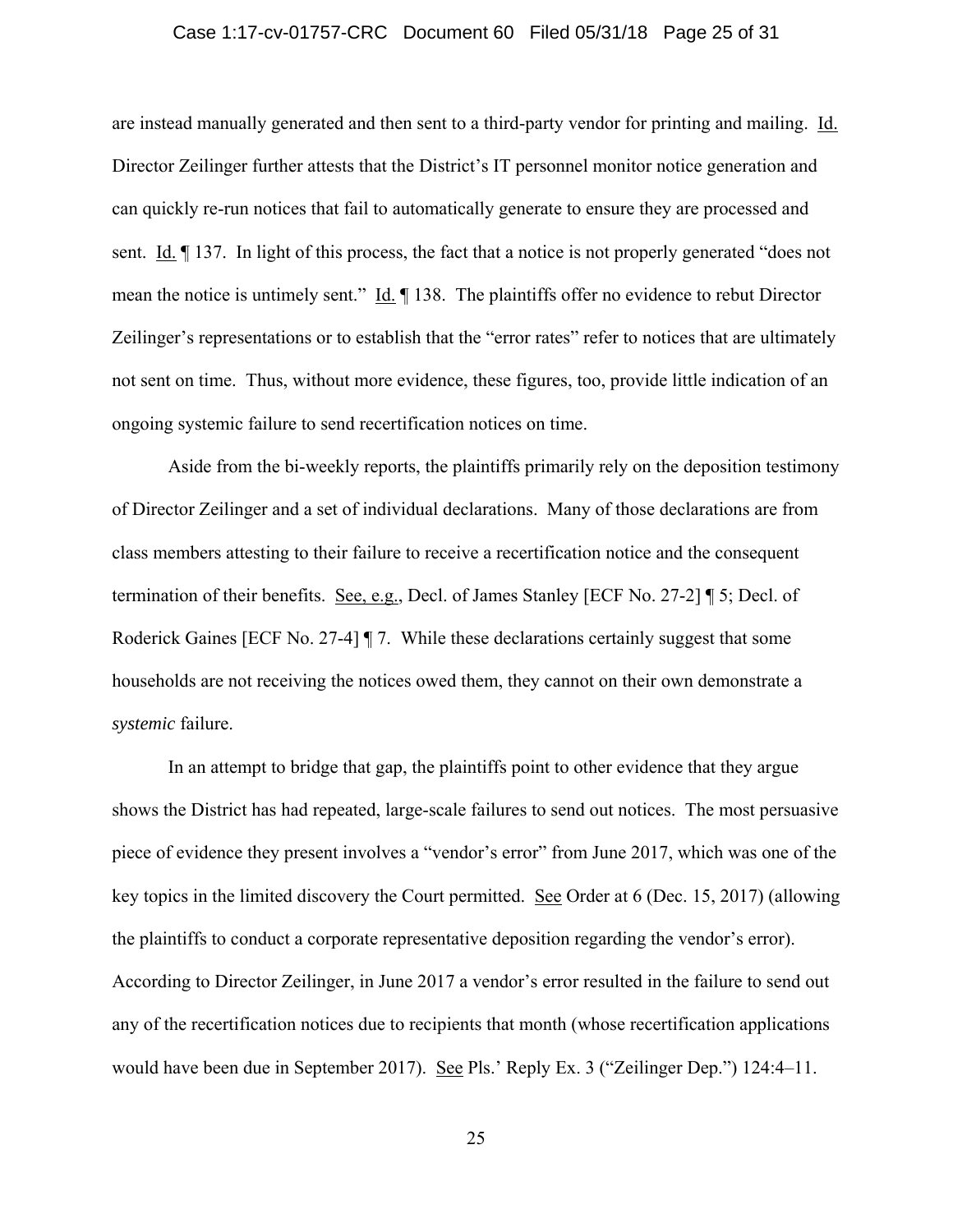#### Case 1:17-cv-01757-CRC Document 60 Filed 05/31/18 Page 26 of 31

Director Zeilinger testified that the District prepared a file with the necessary information for printing and mailing and successfully transferred that file to the third-party vendor the District uses to print and mail notices. Id. 124:4–11, 126:17–21, 127:9–12. The vendor, in turn, failed to print and send the notices. Id. 126:17–21. Approximately 4,500 households did not receive a recertification notice as a result of this error. Id. 130:11.

The failure to provide notice to 4,500 households is obviously disconcerting. But the error is again equally consistent with a systemic problem as it is with an isolated failure. The District, after all, provided the necessary information to the printer on time. Id. 126:17–18. The printer simply failed to print the notices. Id. 126:19–21. Even a conscientious and well-run system might experience this sort of unexpected human error. Without additional indications that this vendor's error was more than an isolated mistake, it does not bridge the gap left by the other evidence.

Moreover, after this error occurred the District took steps to prevent similar ones in the future: it adopted procedures to "confirm that when files were transmitted for notices, they actually resulted in notices printed and mailed." Id. 153:12–15; see also id. 154:19–24. The biweekly reports that the District submits to the Service also indicate that it is verifying the transfer of files to the printer, confirming the files are being processed, and monitoring the printing process for notices sent with return envelopes. See, e.g., Pls.' Reply Ex. 1, Ex. W, at 27 (Dec. 20, 2017 slide deck). Given the processes that the District has put in place to avoid another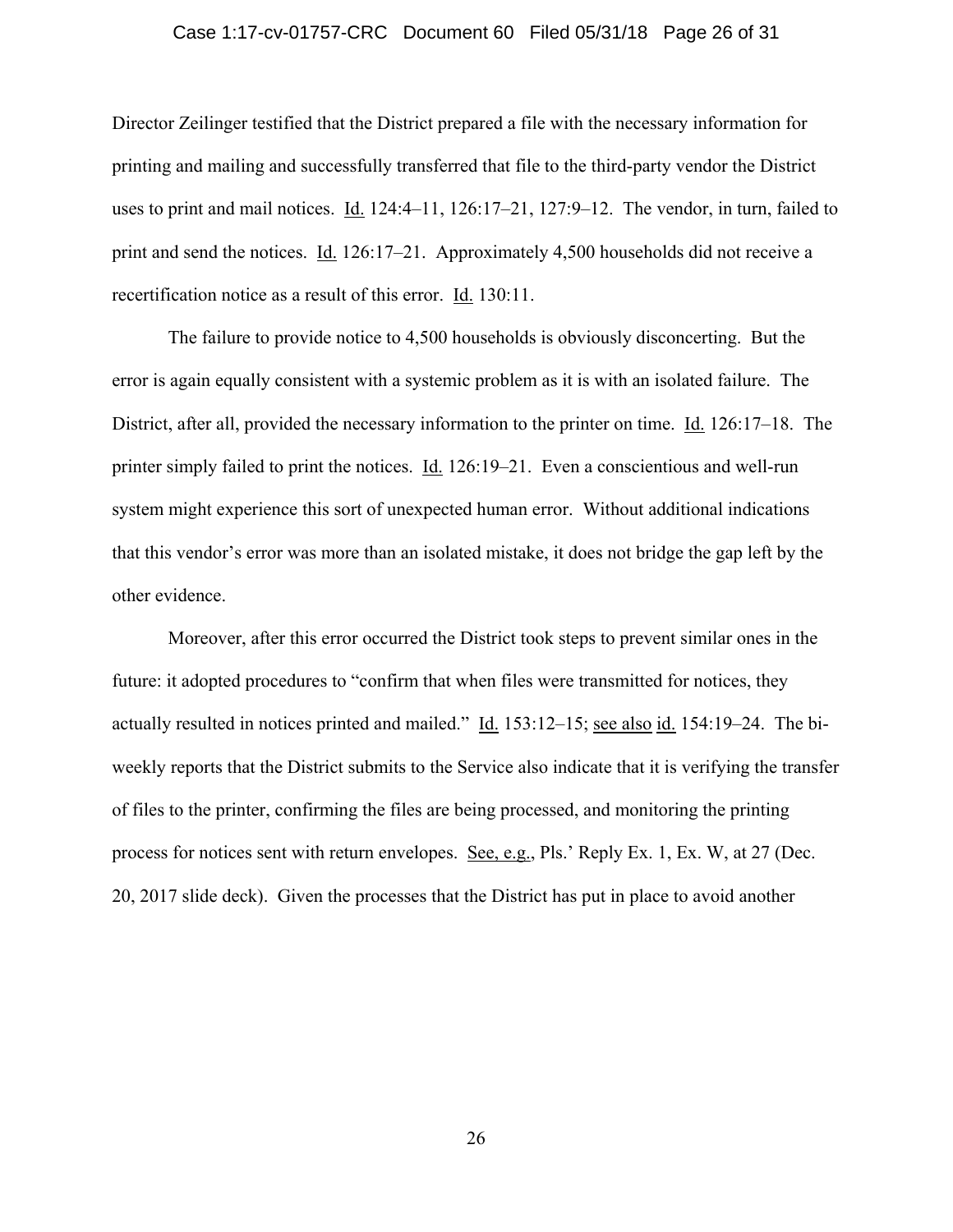### Case 1:17-cv-01757-CRC Document 60 Filed 05/31/18 Page 27 of 31

mailing error, the June 2017 snafu is not particularly powerful evidence of a *systemic* and *ongoing* failure to prepare and send recertification notices.<sup>10</sup>

Nor is there enough evidence of further failures akin to this vendor's error to establish a likelihood that it is part of a trend of problems as opposed to an isolated error.<sup>11</sup> The plaintiffs point to a declaration submitted by their counsel, who states that she called the District's call center on October 23, 2017 and heard a message that stated: "If you failed to receive timely notification to renew your SNAP benefits, which have now terminated for October 2017, this is due to a technical issue." Decl. of Chelsea Sharon [ECF No. 33-3] ¶ 3. While this message might suggest an additional issue in the production of notices, it gives no sense of the nature of the error, the scope of the error, whether it relates to the same vendor error discussed above, or the number of households impacted. Similarly, a class member attests that he spoke to someone with the District's call center who indicated "a lot of people did not get a notice telling them they needed to recertify." Pls.' Reply Ex. 10, ¶ 11 (Decl. of Joseph Carver). Again, however, there is

 $\overline{a}$ 

<sup>&</sup>lt;sup>10</sup> To the extent that plaintiffs cannot show an *ongoing* systemic failure, the Court would have concerns regarding their standing to seek injunctive relief. Cf. City of Los Angeles v. Lyons, 461 U.S. 95, 105 (1983).

 $11$  During their deposition of Director Zeilinger, the plaintiffs attempted to ask questions regarding other possible errors. See, e.g., Zeilinger Dep. 143:6–15, 166:11–16. The District's counsel instructed Director Zeilinger not to answer such questions, over opposing counsel's objections. Id. The Court agrees with the District that such questions were beyond the scope of the limited discovery order. That order specified that the deposition would cover "the 'vendor error' referenced on pages 9 and 22 of Defendant's opposition." Order at 6 (Dec. 15, 2017). That error was the June 2017 error. The District's opposition made reference to no other vendor's errors, and the Court's discovery order was specifically tailored to resolve only the factual questions created by the District's opposition and the original motion for preliminary injunction. See id. at 4–5. Other errors that might have occurred were not teed up by the District's opposition or the plaintiffs' initial motion and thus fall outside the scope of the narrowly-tailored discovery order. The plaintiffs are, of course, free to inquire about other possible vendor's errors in merits discovery.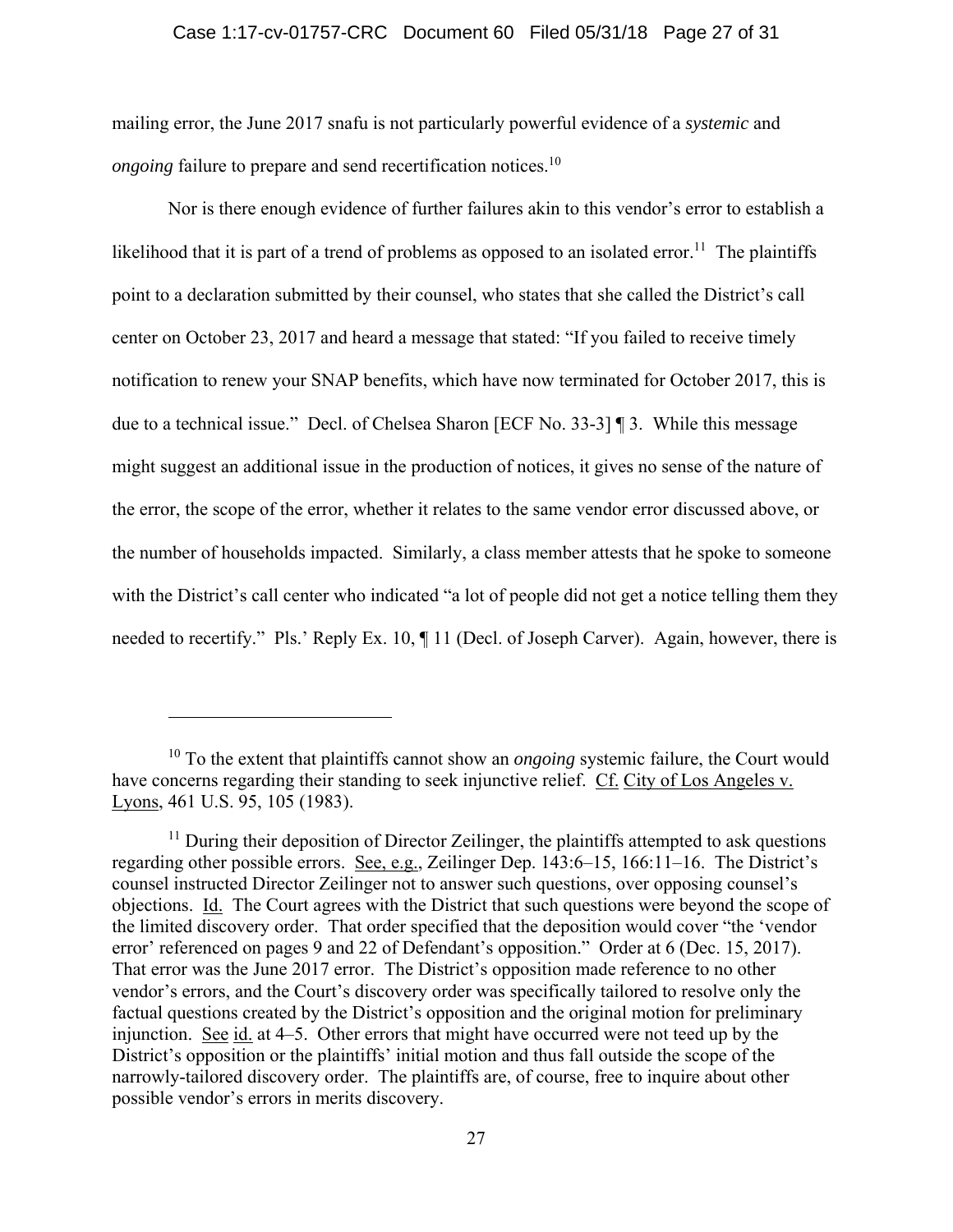#### Case 1:17-cv-01757-CRC Document 60 Filed 05/31/18 Page 28 of 31

no sense of the nature or scope of the error or even that this is a separate error from the one referenced in counsel's declaration. While these two declarations ultimately provide some suggestion of continued problems in the generation and delivery of notices, they are still insufficient to establish that the plaintiffs have shown a substantial likelihood of demonstrating an ongoing and systemic failure to produce recertification notices.

Ultimately, most of the plaintiffs' evidence—particularly the bi-weekly reports and the June 2017 vendor's error—is equally consistent with the District's argument that any notice failures were isolated instances. At this juncture, with too many factual questions remaining, that is insufficient for the plaintiffs to carry their burden of demonstrating a substantial likelihood of success on the merits. See Obama v. Klayman, 800 F.3d 559, 564 (D.C. Cir. 2015) (opinion of Brown, J.) (affirming denial of injunction since "[a]lthough one could reasonably infer from the evidence" that plaintiffs would prevail in showing standing "one could also conclude the opposite"). Of course, this does not mean that the plaintiffs cannot prevail on the merits. Discovery and further development of the factual record may well demonstrate that the plaintiffs have the better understanding of the evidence they submit. The Court simply concludes that right now the plaintiffs have not provided evidence sufficient to demonstrate a substantial likelihood of success on the merits. Consequently, the Court will deny their request for a preliminary injunction regarding the sending of recertification notices.

## C. Plaintiffs' motion for an injunction requiring the District to send written notice of processing delays and of the opportunity for an administrative hearing.

Finally, the plaintiffs seek an injunction requiring the District to send written notices of processing delays and of the opportunity to request an administrative hearing to households whose applications are delayed beyond the statutory timelines. The Court again concludes that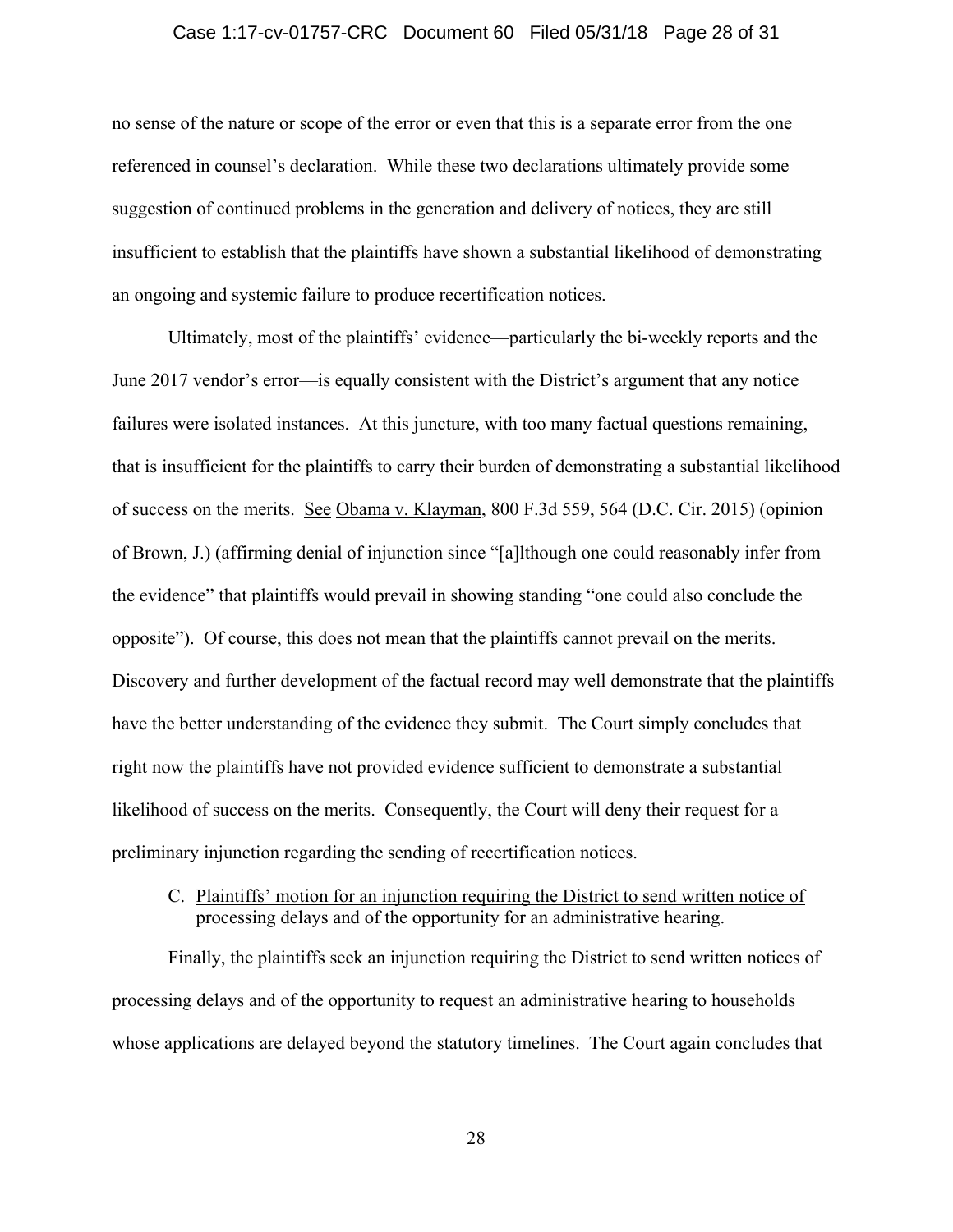#### Case 1:17-cv-01757-CRC Document 60 Filed 05/31/18 Page 29 of 31

the plaintiffs have not demonstrated a likelihood of success on the current record and will thus deny this aspect of their motion.

The plaintiffs' argument here is predicated on the statutory and regulatory requirements for notice and fair hearings, namely States' obligations to: (1) send written notice within 30 days informing households of the acceptance, denial, or pending status of their application, 7 C.F.R.  $\S 273.10(g)$ ; (2) provide households notice of their right to request a hearing following adverse determinations, id. § 273.15(f); and (3) provide such fair hearings upon request, id. § 273.15(i); see also 7 U.S.C. § 2020(e)(10). The plaintiffs contend that the District is systemically failing to meet these obligations, particularly by not informing households about any delays in processing their applications and of their right to a hearing to challenge such delays. Pls.' Mot. Prelim. Inj. at 37.

As to the first contention, the plaintiffs present only declarations from several class members indicating that they failed to receive notification as to any delays in processing their applications—indeed, that they failed to receive *any* notice concerning their application in contravention of the regulatory requirements in 7 C.F.R. § 273.10(g). See, e.g., Pls.' Mot. Prelim. Inj. Ex. 6, ¶ 15 (Decl. of Diamond Moore); id. Ex. 7, ¶ 9 (Decl. of Sandra Bonilla de Leonzo). But as with the failure to send out recertification notices, in light of the sheer volume of SNAP recipients, declarations from a dozen or so households do not suffice to show a *systemic* failure. And the plaintiffs provide no indication that the class members involved are a representative statistical sampling of the larger population of households. Without more, the submitted declarations cannot carry the plaintiffs' burden to demonstrate a substantial likelihood of success on the merits.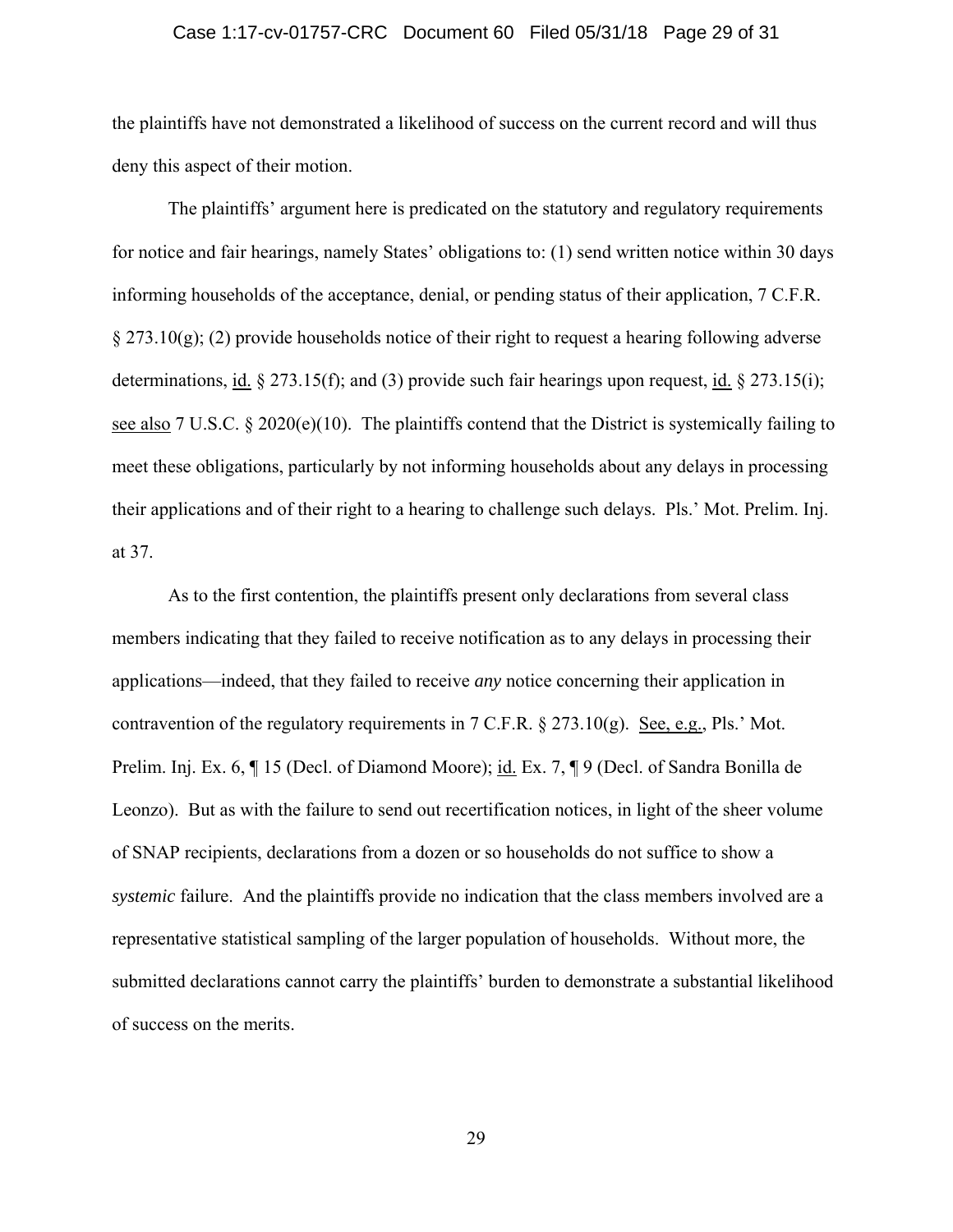#### Case 1:17-cv-01757-CRC Document 60 Filed 05/31/18 Page 30 of 31

 Turning to the alleged failure to provide households with notice of their appeal rights, again the plaintiffs provide insufficient evidence to show a systemic failure. For one, Director Zeilinger, in her first declaration, states that the District routinely includes a notice of appeal and of hearing rights in adverse determination notices. First Zeilinger Decl. ¶ 144. None of the individual class member declarations contradict this by, for example, stating that the class member received a notice without information regarding her appeal rights. Again, on the current evidentiary record, the plaintiffs have not shown a likelihood of success on the merits related to this aspect of their requested injunction.

 In sum, the plaintiffs rely exclusively on individual declarations to establish a likelihood of success on this aspect of their case. Such declarations, without more, do not establish a substantial likelihood of demonstrating a systemic error of the type necessary to support an injunction. As such, the Court will deny this portion of the plaintiffs' preliminary injunction motion $12$ 

\* \* \*

For the foregoing reasons, the Court will grant in part and deny in part the plaintiffs' Motion for a Preliminary Injunction. It is hereby

**ORDERED** that the plaintiffs file proposed language for an injunction covering recertification applications and for the reporting requirements for initial applications, consistent

 $\overline{a}$ 

 $12$  The District also raises a challenge to plaintiff Bread for the City's standing. However, there only needs to be one plaintiff with standing for a case to proceed. See, e.g., In re Navy Chaplaincy, 697 F.3d 1171, 1178 (D.C. Cir. 2012). No party contests that the plaintiff class has standing to seek injunctive relief given their allegations of harm flowing from an ongoing, systemic violation of their statutory rights. As a result, the Court need not at this juncture resolve any arguments as to Bread for the City's standing.